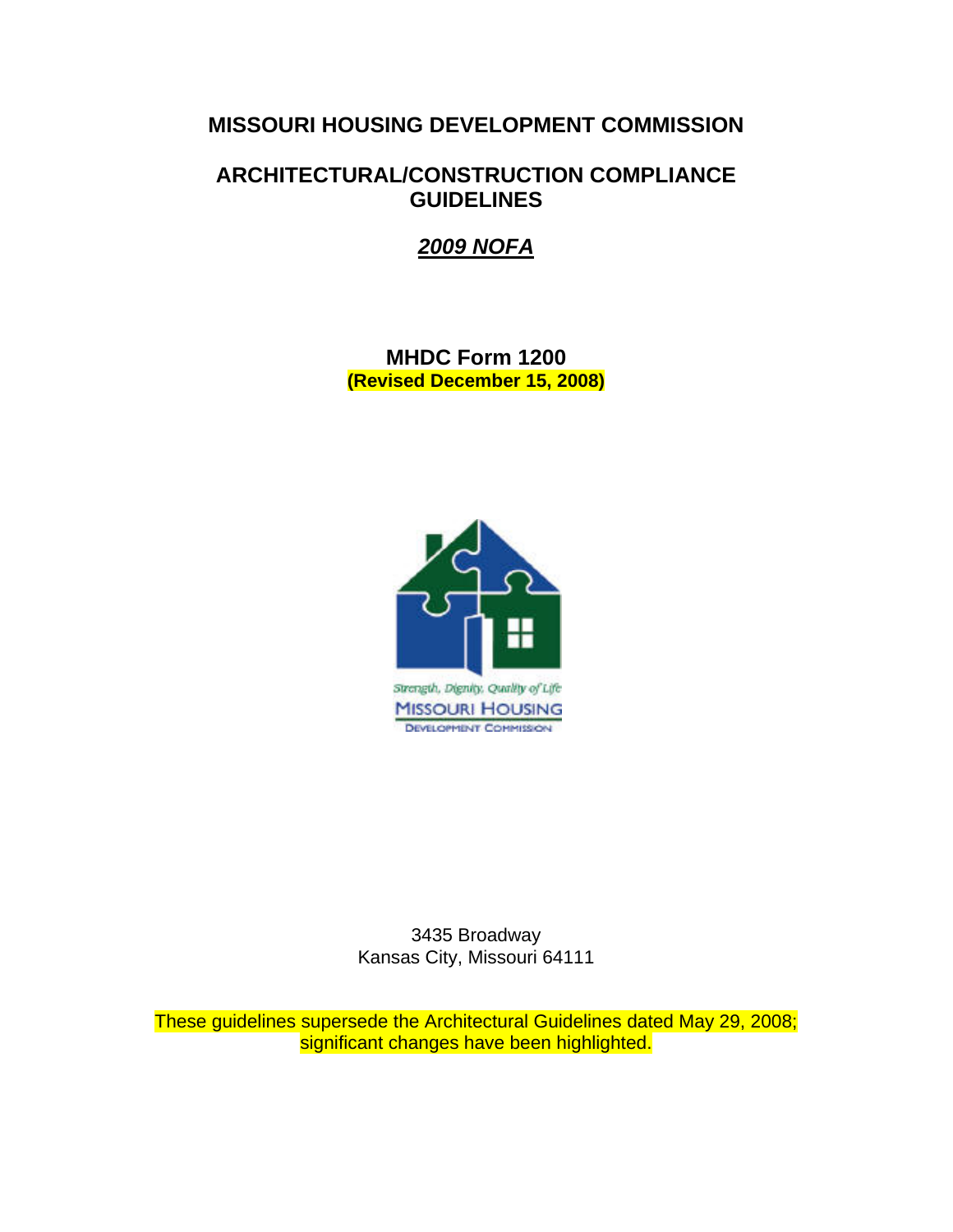# **TABLE OF CONTENTS**

| $\mathbf{L}$    |                                                  |  |
|-----------------|--------------------------------------------------|--|
| $\mathbf{II}$ . |                                                  |  |
| III.            |                                                  |  |
| IV.             |                                                  |  |
| $V_{\cdot}$     |                                                  |  |
| VI.             |                                                  |  |
| VII.            |                                                  |  |
| VIII.           |                                                  |  |
| IX.             | CONVERSION OF CONSTRUCTION/PERMANENT LOANS       |  |
| X.              | REQUIREMENTS PRIOR TO THE SALE OF UNITS (RENTAL/ |  |

# **EXHIBITS**

|    | A. AMENDMENT TO AIA DOCUMENT B181 (MHDC RIDER) 21 |  |
|----|---------------------------------------------------|--|
|    |                                                   |  |
|    |                                                   |  |
|    |                                                   |  |
| E. | MHDC LEAD-BASED PAINT POLICY AND PROCEDURES 26    |  |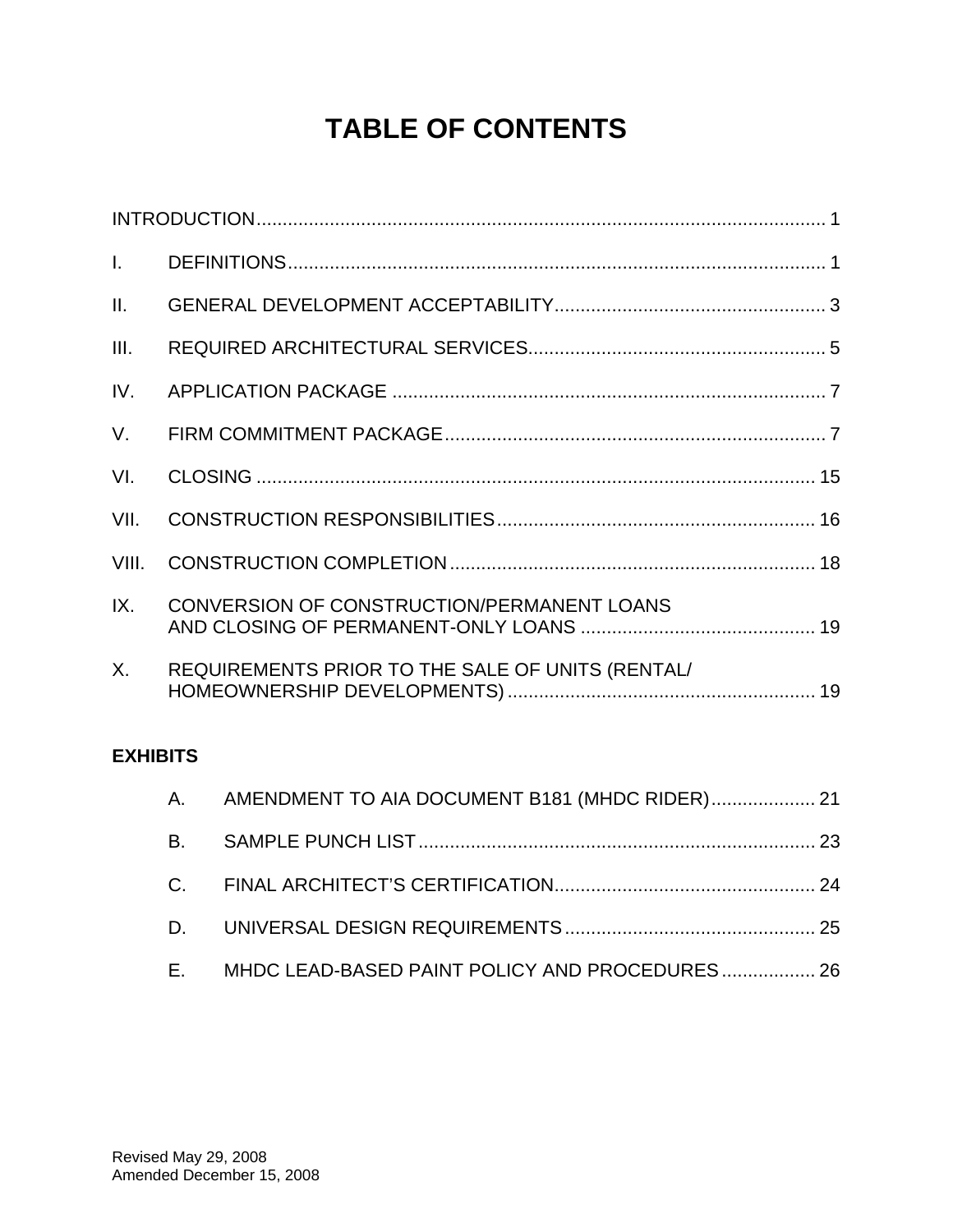# **MISSOURI HOUSING DEVELOPMENT COMMISSION**  ARCHITECTURAL GUIDELINES

**================================================================== =** 

**INTRODUCTION.** The primary objectives of this document are to set forth guidelines and standards for the design and construction of Missouri Housing Development Commission (MHDC)-supported multifamily developments, to aid in the determination of acceptability of proposed multifamily projects and to aid the Architects, Mortgagors/Owners and Contractors in preparing complete submissions that will allow smoother commitment processing and construction disbursement processing.

It is the responsibility of the Mortgagors/Owners and their agents to provide MHDC with the appropriate documentation to insure smooth and timely processing of architectural exhibits for firm commitment, loan closings and final project acceptance. **==================================================================** 

# I. DEFINITIONS

- A. Accessible Design. Generally means that an adult in a wheelchair can maneuver into and through a space and use the fixtures and appliances. To be considered accessible for MHDC-funded developments the design must meet the requirements of the Uniform Federal Accessibility Standards or an equivalent standard approved by MHDC.
- B. Adaptable Design. Generally means that an adult in a wheelchair can maneuver into and through a space and that the fixtures and appliances can be readily modified for use by an adult in a wheelchair. To be considered adaptable for MHDC-funded developments the design must meet the requirements of the Uniform Federal Accessibility Standards (see Sections 4.34.3 and 4.34.4) or must meet an equivalent standard approved by MHDC.
- C. Architect. The professional architect (or engineer), licensed in the State of Missouri, providing design and construction administration services to the mortgagor/owner required by the Standard Form of Agreement Between Owner and Architect for Housing Services, AIA Document B181 and the MHDC rider, Amendment to AIA Document B181. Construction administration includes all architectural services required after the start of construction through the latent defects inspection.
- D. Conditional Commitment. The first stage of the Commission's (MHDC) approval of the owner/mortgagor's application for funds.
- E. Conversion Closing. The point at which, after all of MHDC's requirements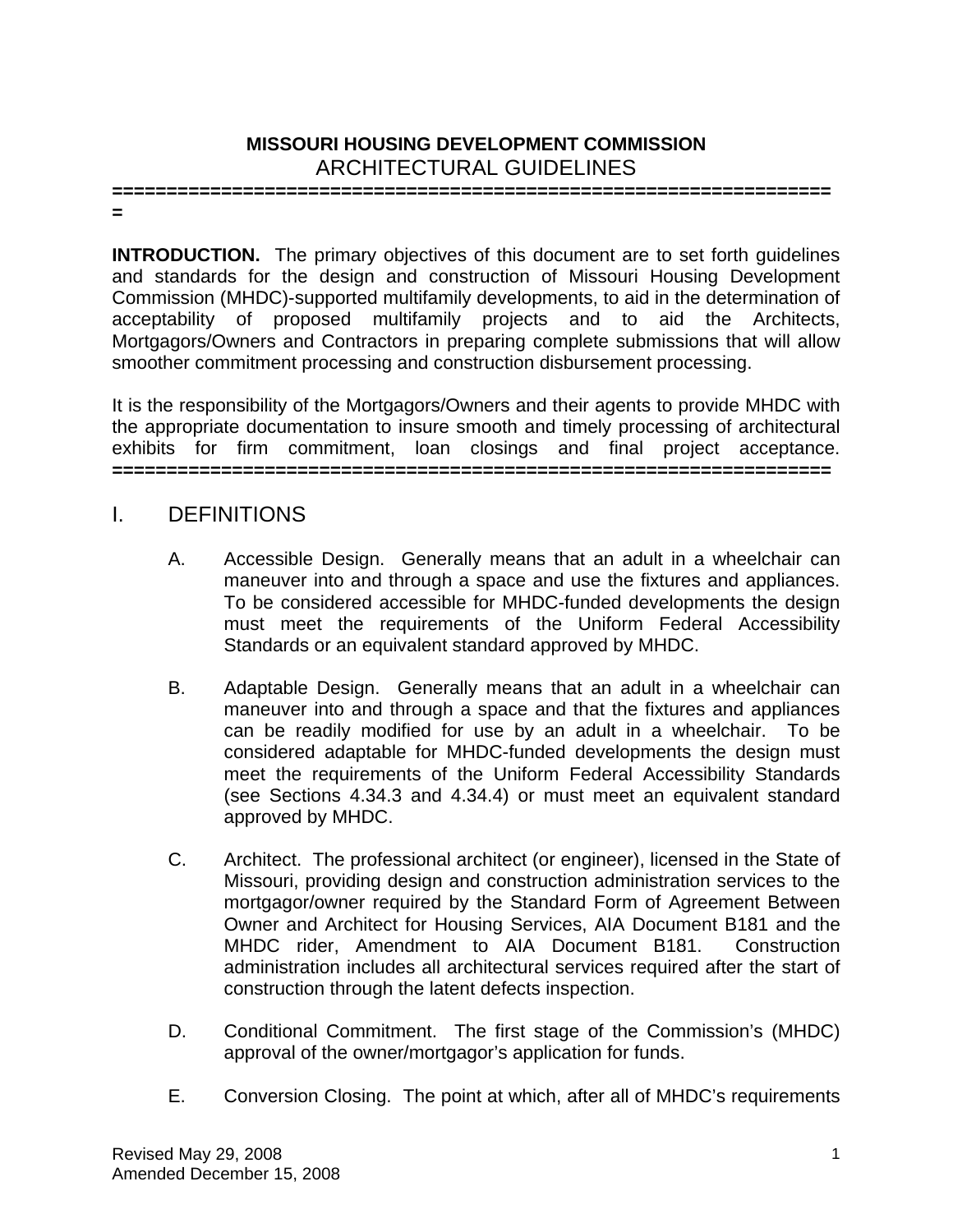have been met, the final draw has been submitted to the title company for final disbursement, and the loan is ready to convert from construction to permanent status. This was previously referred to as the "Final Closing."

- F. Energy Star. ENERGY STAR is a joint program of the U.S. Environmental Protection Agency and the U.S. Department of Energy intended to generate energy savings and protect the environment through energy efficient products and practices.
- G. Energy Star Building Performance Standard. All new and gut rehab residential buildings that committed in the application to be Energy Starcertified shall be designed to meet the standard for Energy Star Qualified new homes, scoring a number no higher than an 85 on the Home Energy Rating Systems ("HERS") scale. All procedures used for this rating shall comply with the HERS guidelines.
- H. Fair Housing Act Design Requirements. Generally means that an adult in a wheelchair can maneuver through the public and common spaces, get into certain units, maneuver through the unit and has limited access to fixtures and appliances. To be considered compliant for MHDC-funded developments the design must meet the requirements of the Fair Housing Act Design Manual.
- I. Firm Commitment. The second stage of the Commission's (MHDC) approval of the owner/mortgagor's application for funds.
- J. Initial Closing. The loan closing for construction/permanent loans prior to the start of construction.
- K. Manufactured Housing: Generally refers to housing assembled in a factory setting and transported to the development site for installation. Examples include system built housing, modular homes and mobile homes.
- L. Manufactured Components: Generally refers to prefabricated framing and structural components such as trusses and panelized systems which are assembled in a factory setting and transported to the development site for installation.
- M. Universal Design. Generally means that people with varying abilities and sizes can maneuver into and through the space and use the fixtures and appliances with minor modifications. The seven principles of Universal Design include 1) Equitable Use, 2) Flexibility in Use (easy to adapt), 3) Simple and Intuitive Use, 4) Perceptible Information, 5) Tolerance for Error, 6) Low Physical Effort and 7) Size and Space for Approach and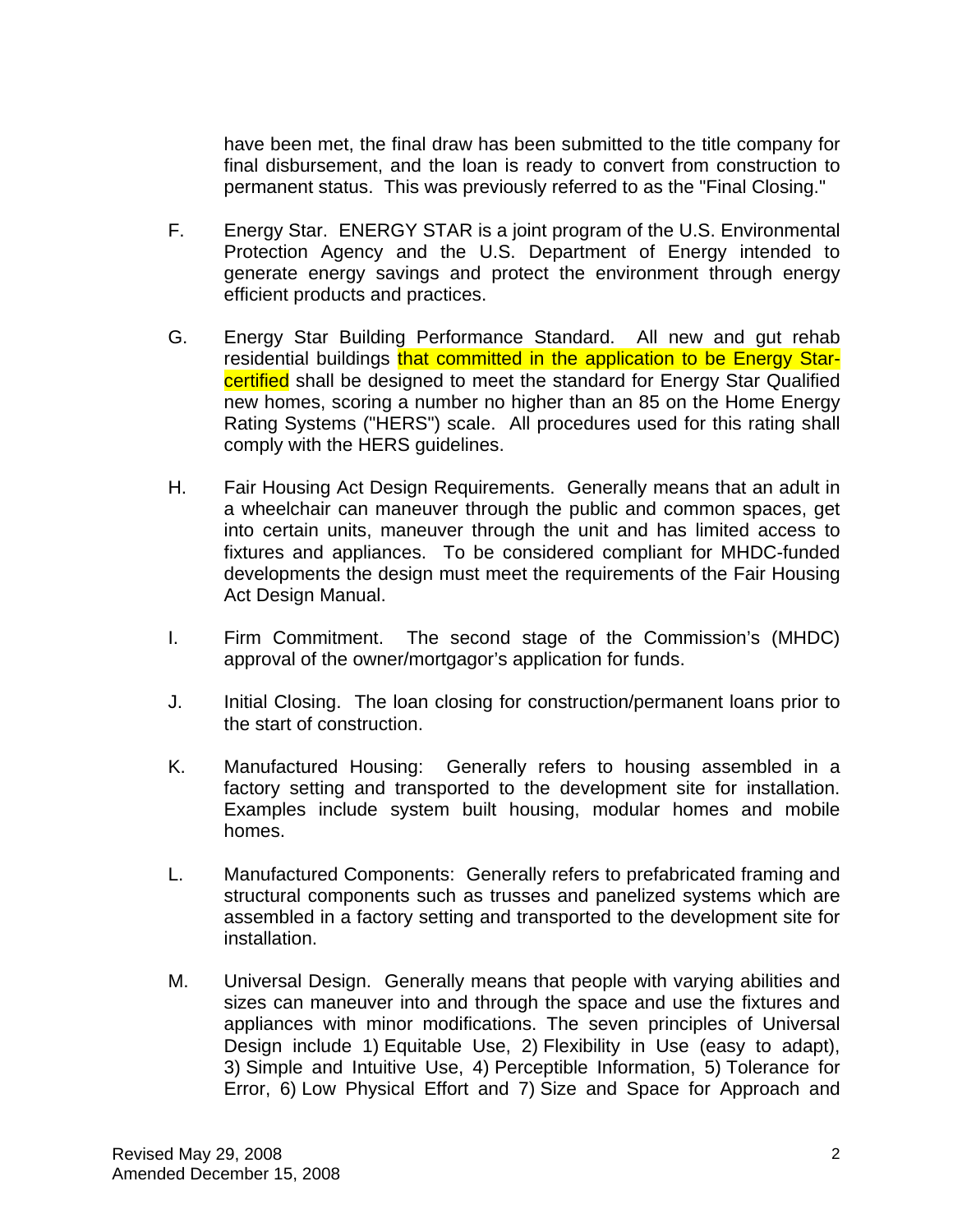Use. There are no published rules or standards for achieving compliance with Universal Design and there is no right or wrong answer; it is a matter of realizing these Principles through thoughtful design and attention to detail.

# II. GENERAL DEVELOPMENT ACCEPTABILITY

- A. Each proposed development must satisfy the needs of the affordable rental market of the local area.
- B. To be accepted, rental developments must:
	- 1. Comply with applicable local, state and federal ordinances and laws.
	- 2. Provide facilities, equipment and amenities appropriate for use by the intended occupants.
	- 3. Be designed to meet the established construction budget.
	- 4. Be designed to be economical to maintain.
	- 5. Be in compliance with the Uniform Federal Accessibility Standards of April 1, 1988 (24 CFR, Part 8, Nondiscrimination Based on Handicap). This means that projects of *fifteen* or more units are required to have a minimum of one unit, to equal no less than 5% of the total units, accessible to physically handicapped persons, and an added 2% of the units usable by those with hearing or visual impairments (HOME requirements may be more restrictive contact MHDC construction compliance staff for more details). Common areas in all developments must be accessible.
	- 6. For all new construction single family and duplex units, and all new construction senior housing, regardless of the number of units in the development, be designed utilizing the principles of Universal Design. Required elements are attached hereto as Exhibit "D."
	- 7. Include Energy Star appliances, including Energy Star-rated furnaces, air conditioning units, and windows. The use of Energy Star-rated hot water heaters and insulation values is highly recommended.
	- 8. For all developments which utilize natural gas, be equipped with a hardwired combination smoke and carbon monoxide detector. If this is not feasible, please submit a written request for a waiver of this requirement.

MHDC recommends the following features:

- 1. Natural gas leak detectors installed in units where natural gas is utilized.
- 2. The use of cages to surround and secure air conditioning units. If cages are not used, and theft of the air conditioning units becomes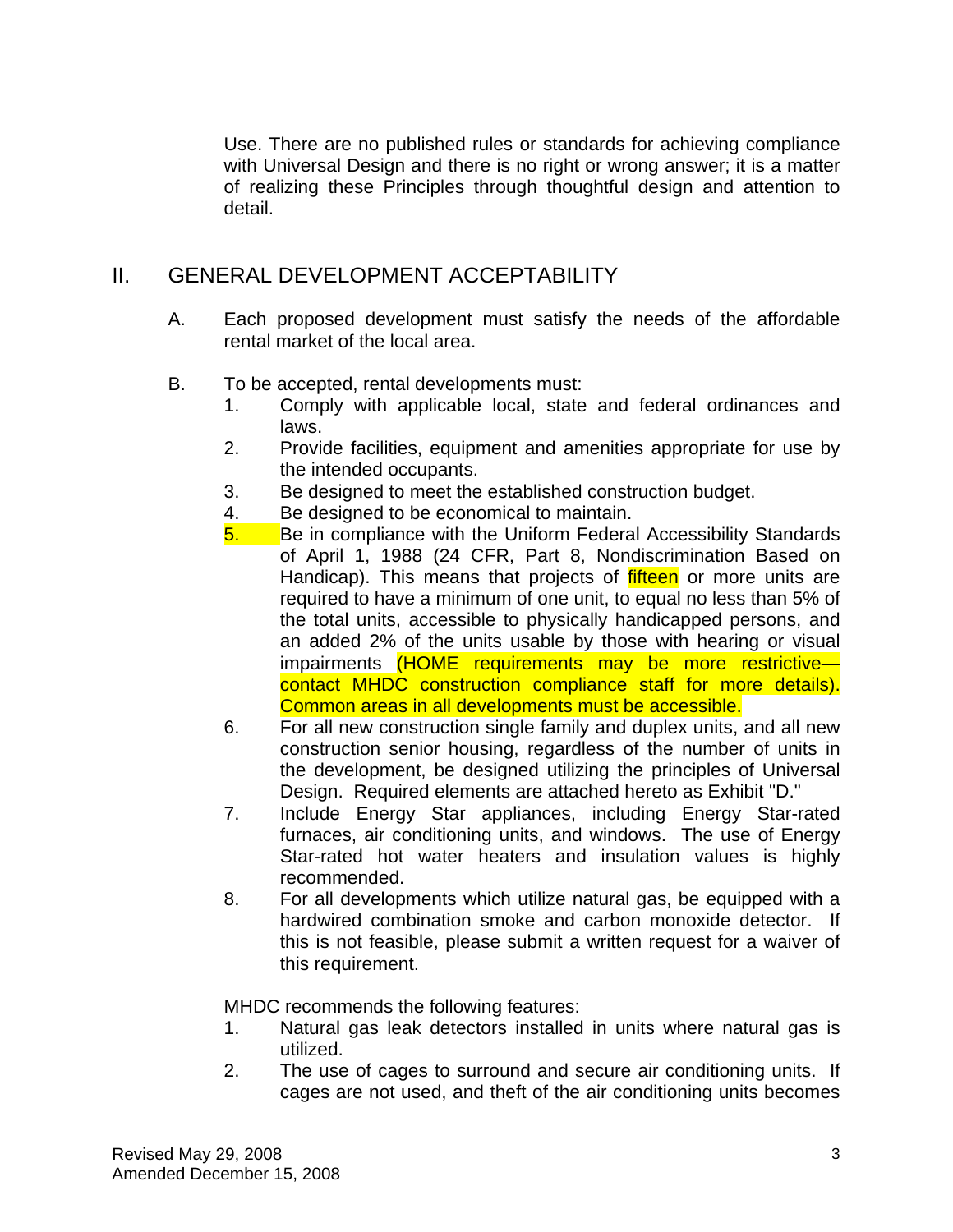a problem, MHDC may require cages be installed to reduce the chances of future theft.

- C. Developments must comply with the following design and construction standards:
	- 1. Construction codes as adopted by the governmental unit in which the project is located.
	- 2. In the absence of locally adopted codes, the latest available edition of the International Building Code (2006), the International Plumbing Code, the International Mechanical Code, the National Electrical Code (2005) and/or the International Residential Code.
	- 3. Local zoning ordinances.
	- 4. The Fair Housing Act of 1968, as amended, and the Fair Housing Act Design Requirements.
	- 5. Projects receiving federal, state, county or municipal funding may, in addition to the Fair Housing Act Design Requirements, be required to comply with the Architectural Barriers Act of 1968, Section 504 of the Rehabilitation Act of 1973 and the Americans with Disabilities Act, all in their latest revisions.
	- 6. No part of any residential structure may be located within 30 feet of the outer boundary of a high-pressure gas and liquid petroleum transportation pipeline easement.
	- 7. No part of any residential structure may be located within 100 feet (horizontal) of any high voltage transmission lines or their supports.
	- 8. The 2006 International Energy Conservation Code (formerly the Model Energy Code) as published by ICC/CABO.
	- 9. For the control of lead hazards: the Lead Paint Poisoning Prevention Act, the Department of Housing and Urban Development Guidelines for the Evaluation and Control of Lead Based Paint in Housing, and the MHDC Lead-Based Paint Policy and Procedures which is attached as Exhibit "E."
	- 10. Due to multiple federal, State of Missouri, and local regulations governing the disturbance, employee exposure, and disposal of ACM (asbestos containing material(s)), MHDC recommends that asbestos-containing material(s) be properly addressed prior to the start of activities that may impact them. A MDNR (Mo. Department of Natural Resources) licensed abatement contractor should perform the removal of any ACM that may be impacted as part of renovation and / or demolition projects.
	- 11. If radon is detected to be above  $4pCi/L$  in existing developments during the environmental review process, the rehabilitation process must include the venting of the affected area with a four-inch pipe that extends through the roof with a fan to exhaust the air outdoors.

If the geotechnical report states that radon is now or may in the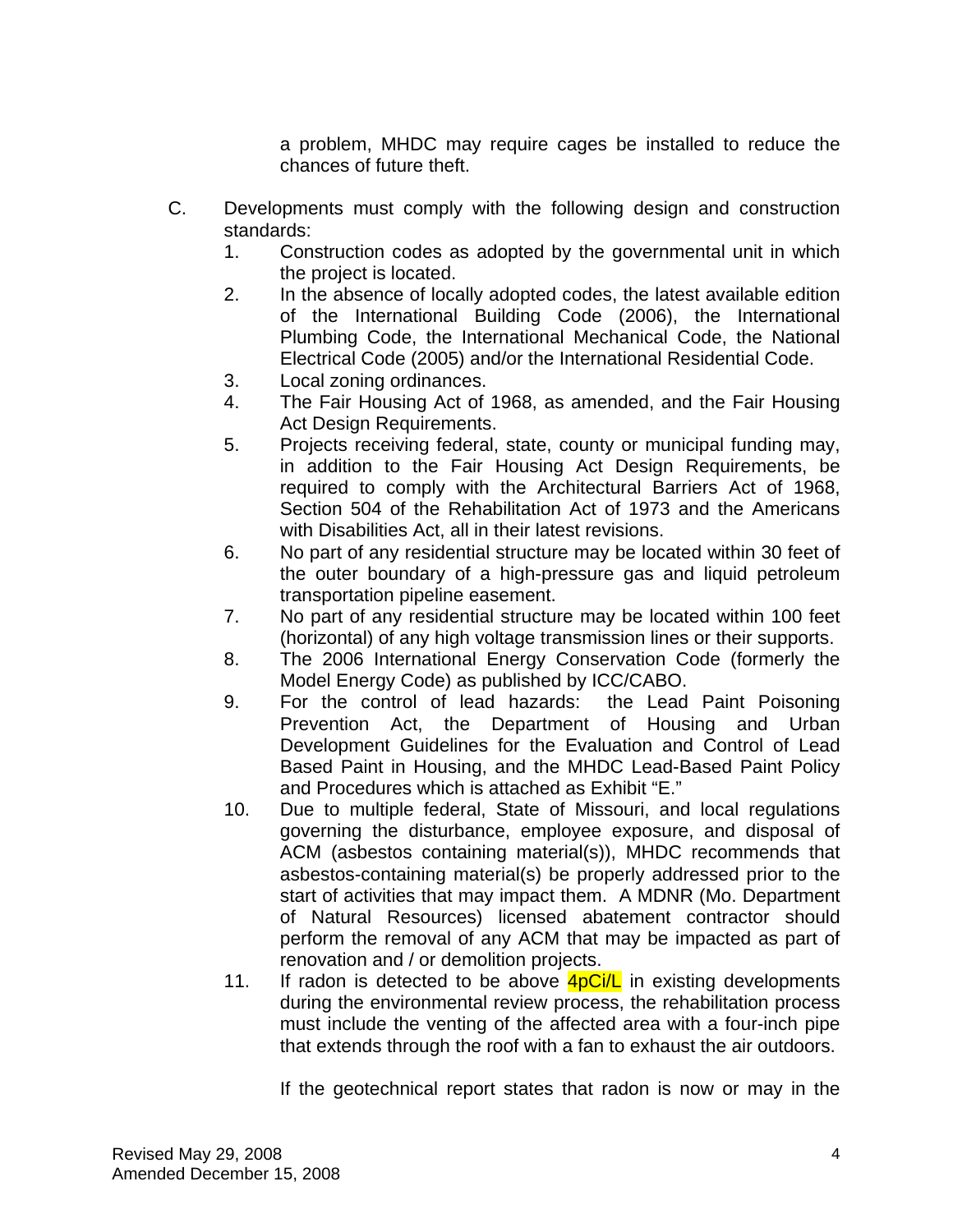future be a danger for a new construction development, design and construction must include the penetration of the slab with a fourinch pipe that extends from the radon "sump pit" through the roof and a receptacle in the attic for the addition of a fan, if necessary. A radon test will be required to be performed in one unit on the first floor of every building prior to the issuance of an 8609 for final tax credit allocation or for permanent loan closing or conversion. A follow-up test will be required every five years thereafter. If radon is detected at levels  $above\ 4pCi/L$  as a result of any of these tests, a fan **must be installed and activated and the sump pit sealed.** Following activation of the evacuation system, radon levels must be re-tested and the venting adjusted until radon levels are at or below 4pCi/L.

- D. The standards below pertain to Manufactured Housing, Manufactured Components and any assembly or portions thereof manufactured off-site and transported to the site for installation.
	- 1. All Manufactured Housing must be designed by a professional architect or engineer registered in the state of Missouri.
	- 2. All Manufactured Housing and Manufactured Components must comply with locally-adopted building and zoning codes and seismic requirements.
	- 3. Manufactured Housing must be constructed on a permanent foundation.
	- 4. All components must be sealed, signed and dated by a registered architect or engineer licensed in the state of Missouri.
	- 5. All Manufactured Housing and Manufactured Components with concealed spaces must be inspected during fabrication and assembly at the plant by a third-party inspector registered in the State of Missouri and performing services under contract with the Owner. The inspecting party shall file inspection reports with the Owner and MHDC.
	- 6. The project architect is advised to contact the City to determine whether the City will require its representative to perform an inspection at the plant.
	- 7. MHDC requires factory specifications and warranties for review prior to the commencement of construction.

# III. REQUIRED ARCHITECTURAL SERVICES

A. General. The services of a professional architect and/or engineer, (hereinafter called Architect), licensed to practice in the State of Missouri, are required on all projects. Developments utilizing off-the-shelf plans must employ an Architect to take possession of the plans. Failure to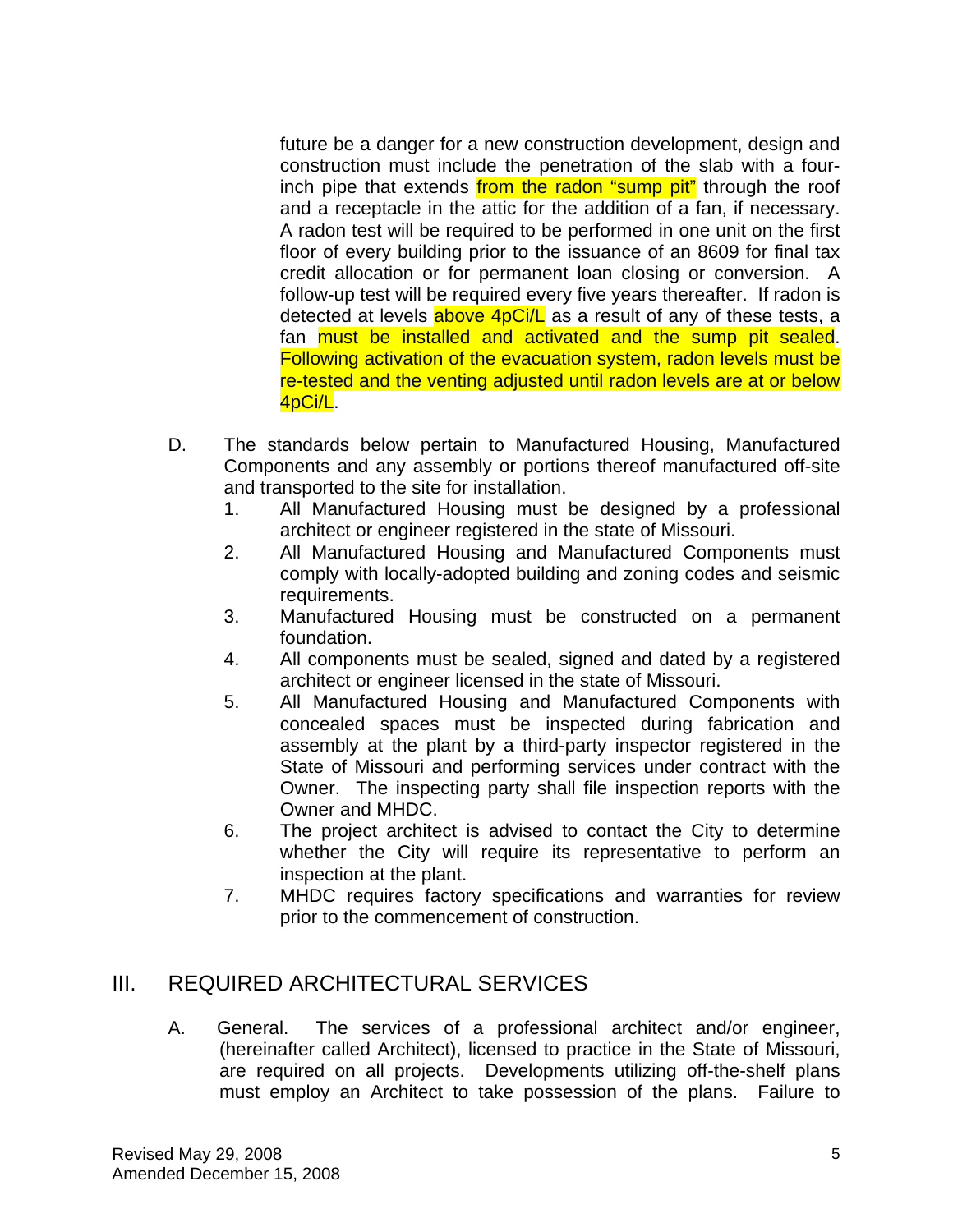engage an Architect acceptable to MHDC shall be the basis for rejection of the application.

The principal or an authorized representative of the Architectural firm is required to stamp the drawings and sign off on monthly and final inspection reports, change orders, draw requests, and any other applicable documentation before its submission to MHDC. MHDC may request a resolution setting forth the names of the Architect's authorized representatives, along with their resumes, for the file.

- B. Owner-Architect Agreement. Architectural services shall be contracted using AIA Document B181, Standard Form of Agreement between Owner and Architect for Housing Services. The MHDC rider, Amendment to AIA Document B181, shall be signed and attached to the Agreement. See attached Exhibit "A."
	- 1. The scope of services shall provide all architectural, structural, mechanical, electrical, civil, landscape and other consulting services necessary to clearly identify the requirements for construction of the project. The scope of services must include adequate provisions for the administration of the construction contract.
	- 2. The scope of services shall designate the responsibility for the services to be provided whether by the architect, owner or others.
	- 3. Modifications may be made to the Owner-Architect Agreement by striking out inapplicable provisions and inserting additional provisions in Article 12. Changes shall not delete any service, either by the architect or owner, necessary to the project.
	- 4. Required services may not be sublet or delegated to anyone not acceptable to MHDC.
	- 5. No modification of the MHDC rider is permitted.
- C. Basis of Compensation. The fee shall be a fixed fee for the services provided by the Architect as stated in the Agreement. The amount of compensation for design services and for construction phase services shall be separately identified and is subject to MHDC approval. The Construction Phase services should reflect an amount sufficient to compensate the Architect for required construction supervision services. MHDC reserves the right to adjust the fee structure based upon the amount of inspections deemed necessary in its sole discretion (see section VII.D).
- D. All identity of interests between Architect, Mortgagor/Owner/Developer, Contractor, Subcontractors and Suppliers must be disclosed.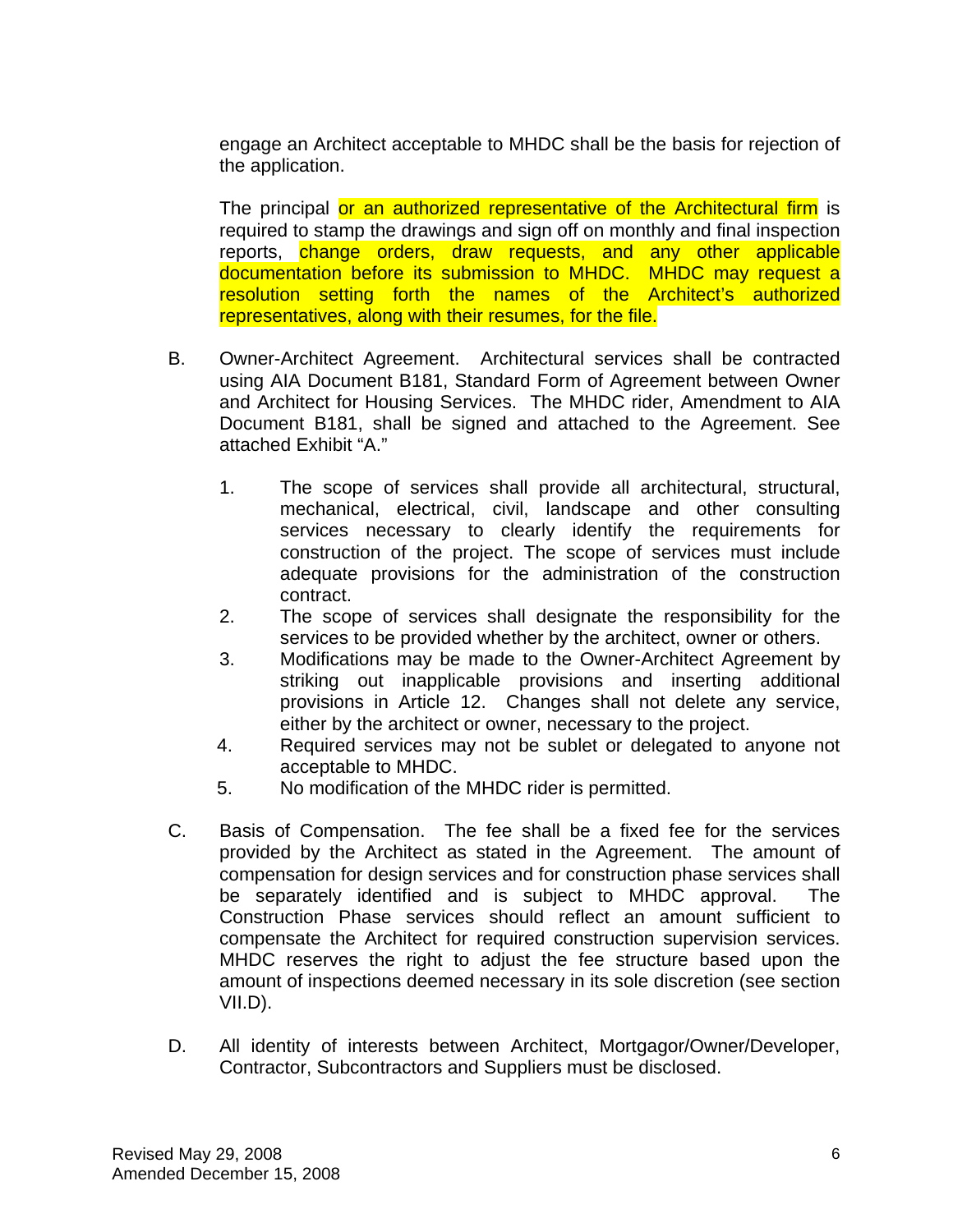E. Where there is an identity of interest between the afore stated parties in paragraph D, then MHDC reserves the right to hire an independent construction inspector of its choice, and said construction inspector will be responsible to MHDC. The cost of said MHDC construction inspector will be reimbursed by the Owner.

# IV. APPLICATION PACKAGE

- A. General. The MHDC architectural staff will review the architectural exhibits included in the owner/mortgagor's funding application for general site-related issues, rehabilitation issues and cost verification.
- B. Submittals. The following architectural exhibits shall be included in the mortgagors/owners' application for funding:
	- 1. City/Locality Map.
	- 2. Site Plan.
	- 3. Photographs of existing buildings if the project involves rehabilitation.
	- 4. Preliminary architectural drawings, including building and unit plans.
	- 5. Exterior building finishes notations.
	- 6. Physical Needs Assessment for rehabilitation projects prepared by a licensed architect or engineer. See MHDC Form 1201 for MHDC Physical Needs Assessment Standards.
	- 7. For historic buildings proposing a gut rehab, a letter from a structural engineer or equally qualified professional that certifies the building has been inspected and is structurally sound for the intended use.
	- 8. Site Evaluation (MHDC Form 1302) and all substantiating information/maps, including pertinent zoning information for the site and the surrounding area.

# V. FIRM COMMITMENT PACKAGE

- A. The MHDC architectural staff will review the architectural/cost exhibits submitted as part of the owner/mortgagor's Firm Commitment package.
- B. MHDC requires that the following architectural exhibits be included in the firm commitment package:
	- 1. A complete set of construction documents adequate to describe the proposed site development; architectural, structural, mechanical and electrical components of the project in sufficient detail to verify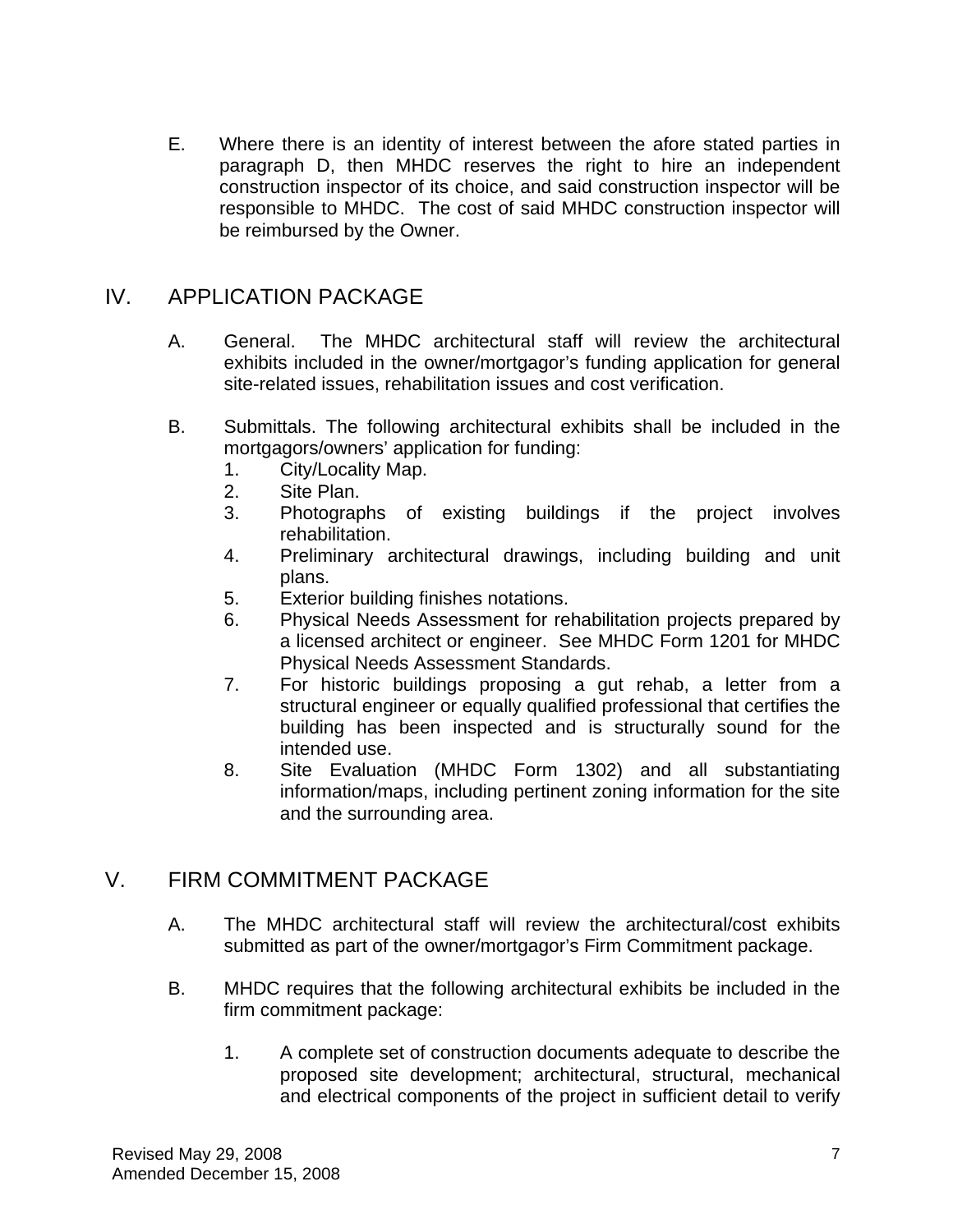compliance with local zoning and building requirements and with all federal regulations. If your development is located in the Kansas City metropolitan area, please provide three full-size sets of architectural/engineering drawings and specifications. If your development is located in the out-state area, please provide 2 fullsize sets of architectural/engineering drawings and specifications. Please provide one 11"x17" set (or half-size) which includes only the site plan, elevations and floor plans for all developments.

 If the Owner chooses to use off-the-shelf design plans which are purchased from a third party (such as a book of house plans), the owner must present to MHDC a copy of the invoice and the terms of the purchase. The design plan must be submitted to the Architect of record for review and approval. This shall also include any changes to the off-the-shelf design plans which were requested by the Owner and approved by the third party. The terms of the purchase shall include whether or not there is a right to reproduce the off-the-shelf design plans for future use, including the right of the Owner to vary from the original plan. The terms of the purchase shall give an Architect rights to (a) make minor modifications and/or define in further detail all portions of the offthe-shelf design plans as may be necessary for the site where the improvements are to be constructed; (b) take possession, sign, seal and date the off-the-shelf design plans.

- 2. Documentation to confirm the sustainable housing practices committed in the application are being followed appropriately in the design process.
- 3. AIA Document B181, Standard Form of Agreement between Owner and Architect for Housing Services. If this agreement does not include all required architectural and engineering disciplines, include copies of all consulting contracts.
- 4. Amendment to AIA Document B181 (MHDC Rider). See attached Exhibit "A."
- 5. Mortgagor's and Contractor's Cost Breakdown, MHDC Form FIN 115 or AIA Document G702/G703 with the schedule of values filled in. These forms should be filled out to at least the level of detail specified in the MHDC Form FIN 115, with labor costs and material costs separately itemized and the work description clarifying each line item. This form is available on the MHDC web site.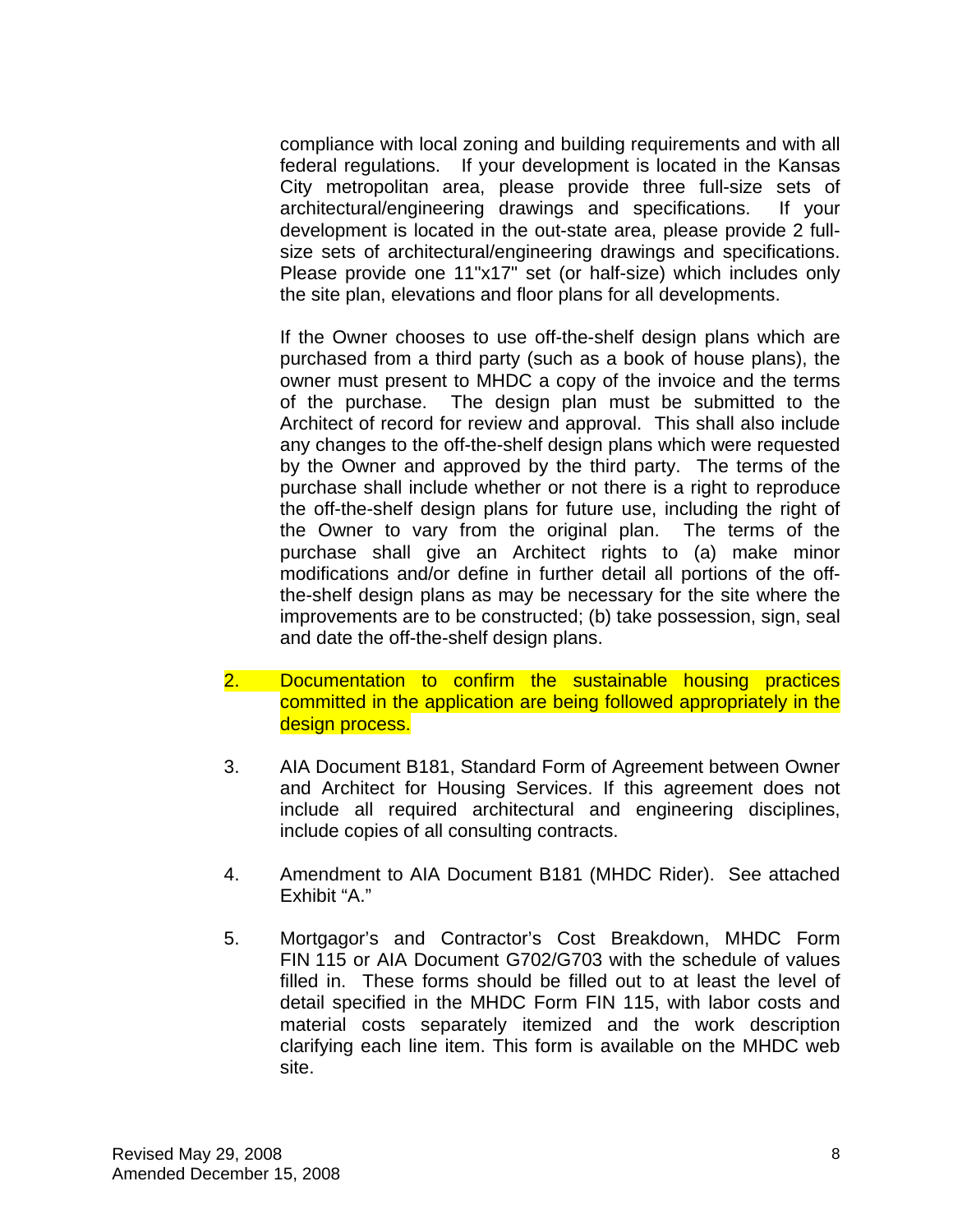- 6. When subcontractor work and material suppliers work exceeds \$10,000.00, their actual bids must be attached. These bids must be itemized clearly enough to verify costs. **Please note the following documents which must be bound within the bid documents:**
	- a. HOME-financed developments with 12 or more HOME-assisted units must include the current edition of the "General Conditions of the Contract for Construction" (AIA Document A201) as amended, the "Federal Labor Standards Provisions" (form HUD-4010).
	- b. Developments receiving Risk Share insurance must include the current edition of the "General Conditions of the Contract for Construction" (AIA Document A201) as amended, the "Supplementary Conditions of the Contract for Construction" (form HUD-2554), and the Section 3 Plan as approved by MHDC.
	- c. For developments receiving both HOME funds and Risk Share insurance, form HUD-2554 is the only form required.
- 7. For developments receiving HOME funding or Risk Share insurance, submit a Section 3 Plan for the construction of the development as outlined in the "Section 3 Compliance Guide
- 8. Geotechnical Engineering Report
	- a. Identify and describe soils by the nomenclature of the Unified Soils Classification System.
	- b. Borings must be in, or adjacent to, the proposed foundation area.
	- c. At least one boring must be made for every 2500 sq. ft. of foundation area. For buildings supported on pilings, one boring must be made for every 1600 sq. ft. of foundation area.
	- d. Borings must be at least to the bottom of the proposed footings and deep enough to locate bearing strata, which will support the proposed structure. When rock is encountered, the depth of drilling into the rock shall be sufficient to establish rock quality regarding voids, fissures and strength.
	- e. When ground water conditions influence the building design, observation of ground water levels must be recorded at the time of boring and at least 48 hours later.
	- f. Radon. If the development is new construction, and the report indicates a problem with radon, action must be taken to mitigate the danger. This includes periodic testing during the operation of the development as set out in the LIHTC Compliance Manual.
- 9. A Phase I Environmental Report prepared according to the ASTM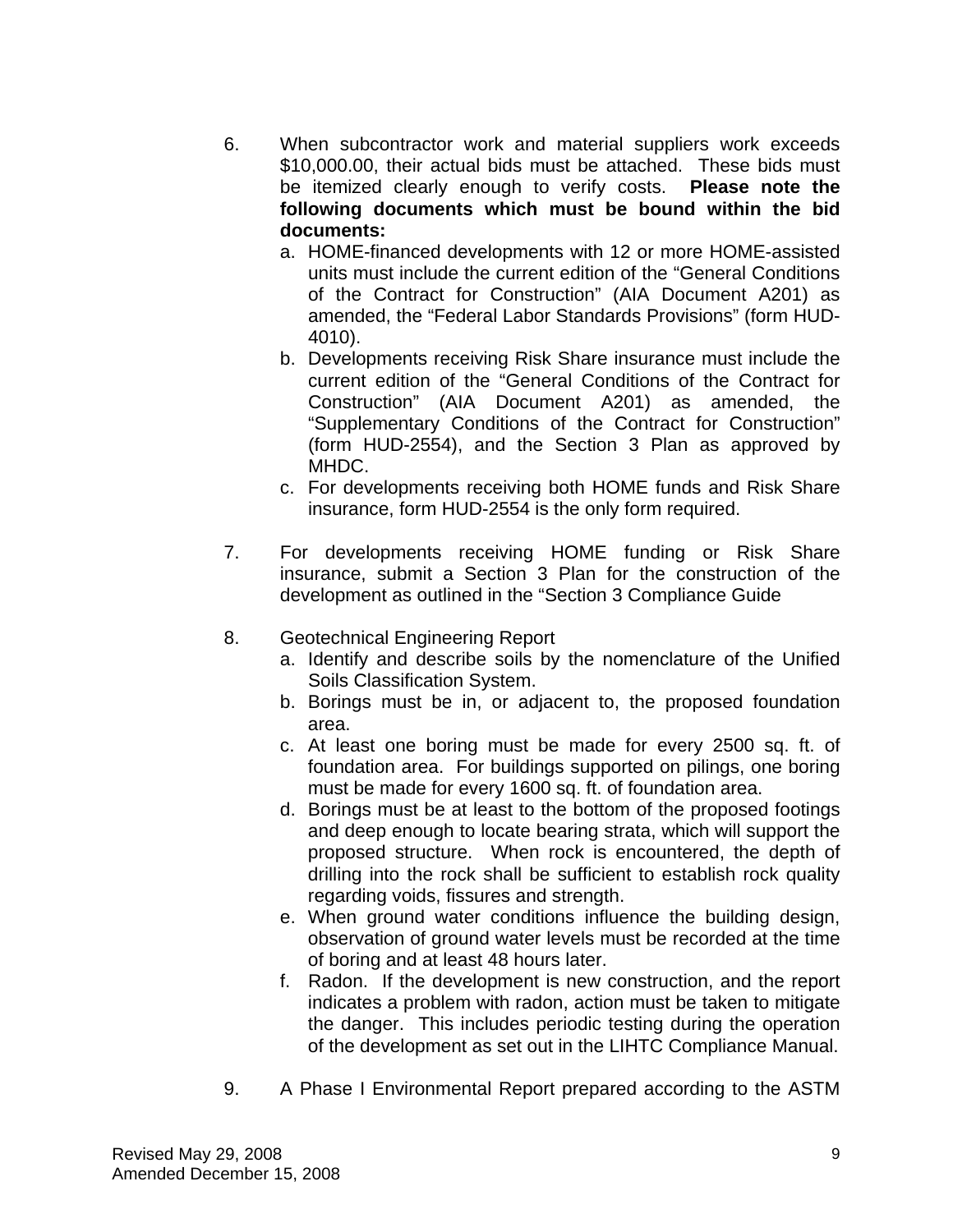Standard E 1527-05 by a qualified professional. If the report recommends additional testing, a Phase II Environmental Report or other required test results must also be provided. See the Environmental Review Guidelines MHDC Form 1400 for detailed requirements.

- 10. Asbestos and lead-based paint inspection reports, inspector certifications and abatement plans.
- 11. For all existing residential structures, whether rehabilitation or conversion, a radon test must be performed in one basement or first-floor unit or similar location for each building in the development. If the test results are above 4pCi/L, further testing of all units in the basement or first floor must be completed.
- 12. An updated Physical Needs Assessment current within six months of firm submission for rehabilitation of existing multifamily developments. For buildings being converted from other uses to multifamily, provide a detailed scope of work for the building structure and any components that will not be replaced during construction.
- 13. FEMA Flood Zone Area Map, including the referenced area, community panel number, and date. If this map is not available for the development location, other evidence acceptable to MHDC showing the location is not prone to flooding must be submitted.
- 14. Letters from the appropriate entity indicating that the required utilities (water, gas, electric, storm sewer and sanitary sewer) are available to the site and adequate for the proposed development. This letter shall be addressed to Rental Production, Missouri Housing Development Commission, 3435 Broadway, Kansas City, MO 64111-2415 and should include the exact legal description as indicated in the title commitment. The information contained in these letters must be supported by easements shown on the survey and/or copies of the construction permits for the utility work.
- 15. For developments approved for HOME financing or federal insurance, a completed Section 106 Project Information Form and the completed Cultural Resource Assessment, Section 106 Review from the Missouri Department of Natural Resources.
- 16. Contractor's Qualification Statement, AIA Form A305.
- 17. If MHDC is not providing construction financing, provide an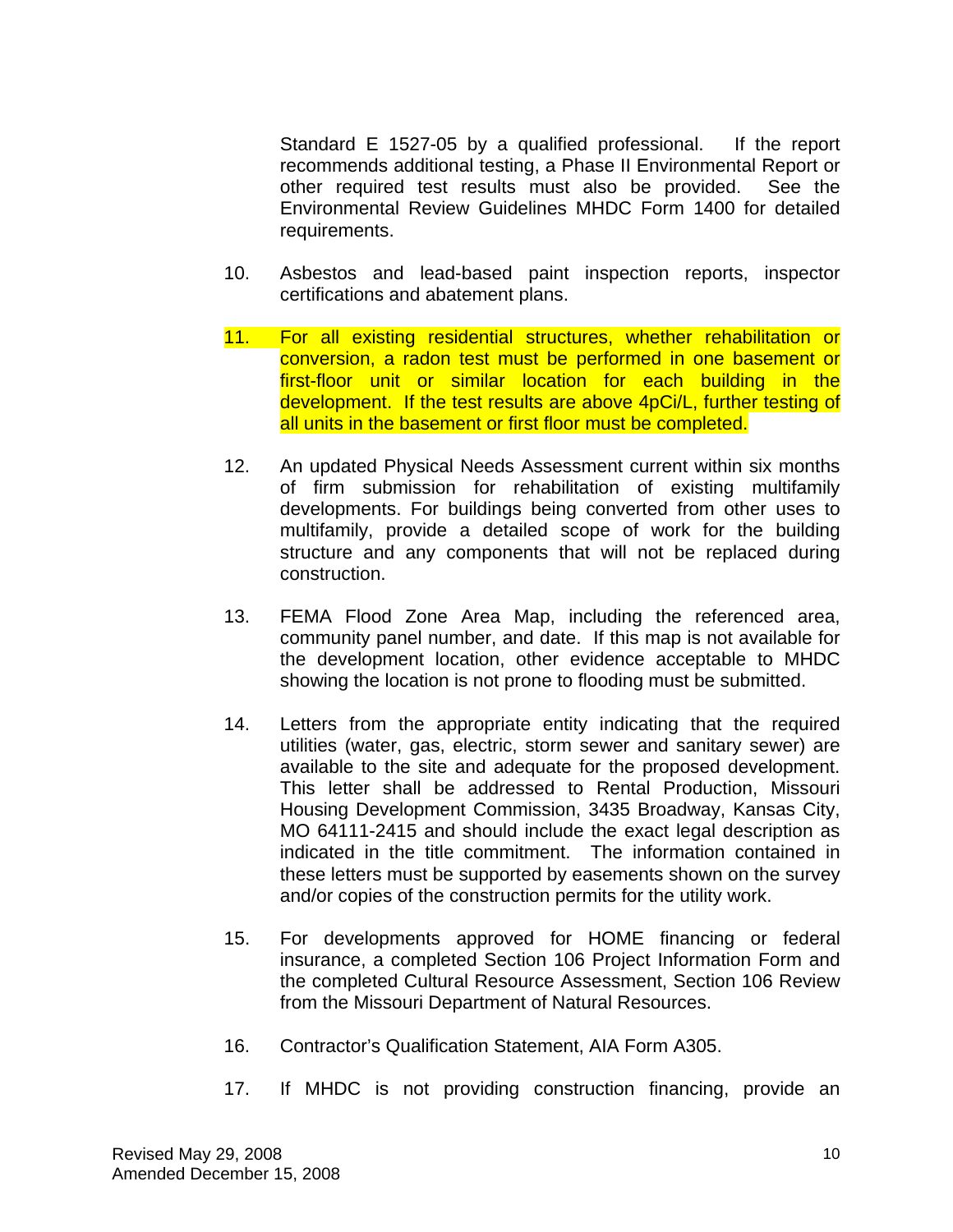executed AIA Document A111-1997, Standard Form of Agreement Between Owner and Contractor Where the Basis for Payment is the Cost of the Work Plus a Fee with a Negotiated Guaranteed Maximum Price. The Mortgagor and Contractor must execute an MHDC-prepared Construction Contract if MHDC is providing the construction financing.

- 18. Survey and Surveyor's Report, form HUD-92457. Please refer to the "Preparation and Review Guidelines for Surveys and Surveyor's Reports Required for MHDC Multifamily Projects" for a complete description of MHDC's survey requirements.
- 19. For new construction developments, the owner must certify that it has consulted with the Architect and General Contractor to conform to the International Residential Code Section R320-Protection Against Subterranean Termites. Documentation of the measures taken must be incorporated into the construction documents and must be part of the scope of work.
- 20. For existing buildings, a termite inspection must be performed and a report submitted to demonstrate whether the scope of work needs to address the repair of termite damage.
- C. Construction documents must include the following:
	- 1. Specifications or Project Manual with:
		- a. A current edition of AIA Document A201, General Conditions of the Contract for Construction. An original of this document must be bound into the set of construction documents submitted to MHDC. It may not be included by reference only. This document may not be modified. Additions to the General Conditions may be made in the form of Supplementary General Conditions. Other project requirements should be included in the Division 1 General Requirements section of the technical specifications.
		- b. HOME-financed developments with 12 or more HOME-assisted units must include the current edition of the "General Conditions of the Contract for Construction" (AIA Document A201) as amended, the "Federal Labor Standards Provisions" (form HUD-4010), and a current wage determination as provided by MHDC.
		- c. Developments receiving Risk Share insurance must include the current edition of the "General Conditions of the Contract for Construction" (AIA Document A201) as amended, the "Supplementary Conditions of the Contract for Construction" (form HUD-2554), and a current wage determination as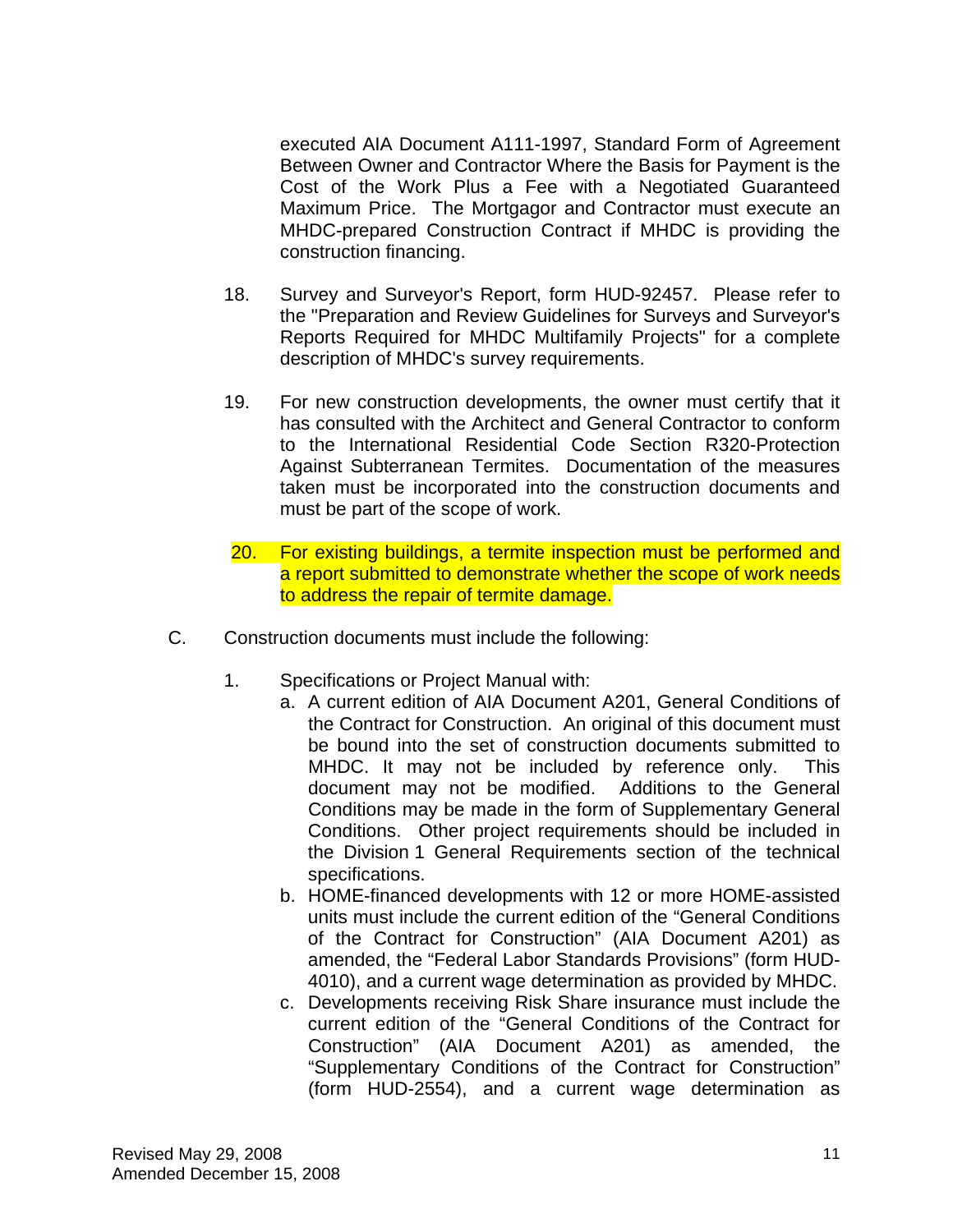provided by MHDC. Note that the wage determination must be verified and updated within 10 days of the construction loan closing and provided as an addendum to the specifications manual.

- d. Specifications to clarify construction administration requirements.
- e. Technical specifications as required to clarify materials and methods of construction.
- 2. A cover sheet with the following information:
	- a. Project name, location and MHDC project number.
	- b. Names and addresses of the Architect; the professional providing construction administration, if not the same; the Owner; the Contractor; and MHDC.
	- c. Spaces for the signature of each of the entities listed above.
	- d. A tabulation of the living units by unit type, number of each type in each building, number of non-rental living units and totals. Include a tabulation of all accessible, adaptable, universally designed or Fair Housing compliant units. Please include a brief description of the universal design principals to be used in the design.
	- e. Square footage of each unit type, each building, and all nonresidential spaces included in the project.
	- f. Location map.
	- g. Number of covered, uncovered and accessible parking spaces.
	- h. Description of building codes enforced by the local governing body and/or used in the project design.
	- i. Accessibility standards used in the project design with all exceptions to compliance identified.
	- j. On all single family and duplex units, a brief description of the approach taken to utilizing the principles of Universal Design.
	- k. Certification, signed by the Architect, that the project design complies with the International Energy Conservation Code.
- 3. An index of drawings on 8½"x11" paper, which includes the drawing number, drawing title and date of latest revision. Include on the list the project manual or specifications with its date, and any addenda with their issuance dates. This list must be updated prior to the construction loan closing as the index must be included as exhibit "B" in the Capital Advance Construction Contract. Please provide an additional copy of the drawing list(s) directly to the MHDC Legal Department.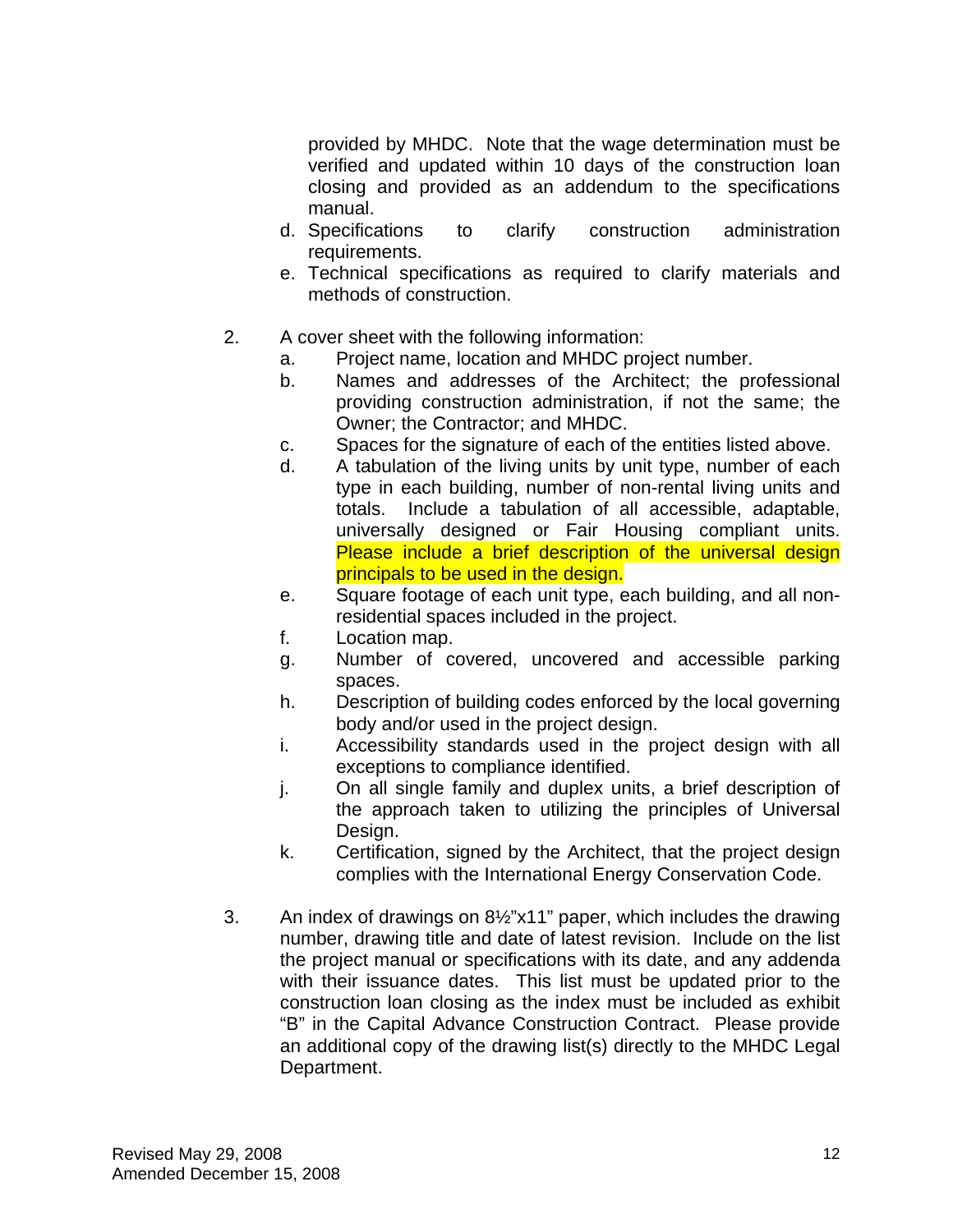- 4. Topographic survey at a minimum scale of one inch to 30 feet.
	- a. Provide MHDC project name and number.
	- b. Contours at no more than 2-foot intervals. For steeply sloping sites, the maximum interval may be 5 feet.
	- c. Name of City, County, and State of property location.
	- d. North arrow, magnetic and true.
	- e. Owners of, and Lot and Block numbers of, subject property and adjacent properties.
	- f. Legal description of the property, and total square feet and acreage.
	- g. Dimensioned length and direction of each boundary, and physical indication of boundary (monuments, markers, fences, etc.).
	- h. Material variations from record lines by fences, walls, or structures (either on this property or adjoining).
	- i. All encroachments or deviations from the description of the property or conflicts with descriptions of adjoining properties.
	- j. Existing on-site and adjacent streets, alleys, drives, and walks.
		- (i) Provide street names or designations (include widths and dimensions).
		- (ii) Indicate surfacing, curbs, and other pertinent data.
		- (iii) Distance to nearest street.
	- k. All easements, rights-of-way, set back lines, and other restrictions, including widths of easements and rights-of-way, distance of right-of-way lines to paving and distance of setback lines from property lines.
	- l. Location and size of all utility lines, facilities, poles, hydrants, manholes, etc., including those on, or adjacent to, the property and in adjacent streets. Include water, sewer (storm and sanitary), gas, electric, telephone, and TV. Include sewer invert elevations and direction of flow.
	- m. All high-pressure gas and liquid petroleum transmission pipelines within 220 yards of the property boundaries.
	- n. Location of natural features such as preservable trees, streams, rock outcroppings, etc.
	- o. Indicate, describe, and dimension all on-site existing structures.
	- p. Indicate, describe, and dimension structures adjacent to the site.
	- q. Available information about subsoil, ground water, fill, and buried foundations, tanks, debris, etc.
	- r. Name of licensed surveyor, signature and date of survey.
- 5. Site plan, grading, drainage and site MEP plan(s) and details. Identify on the site plan all accessible parking spaces, the accessible route(s) through the development and note all accessible, adaptable and Fair Housing compliant units.
- 6. Landscape plan. If a landscape allowance is used, submit a preliminary plan showing general plant types, quantities and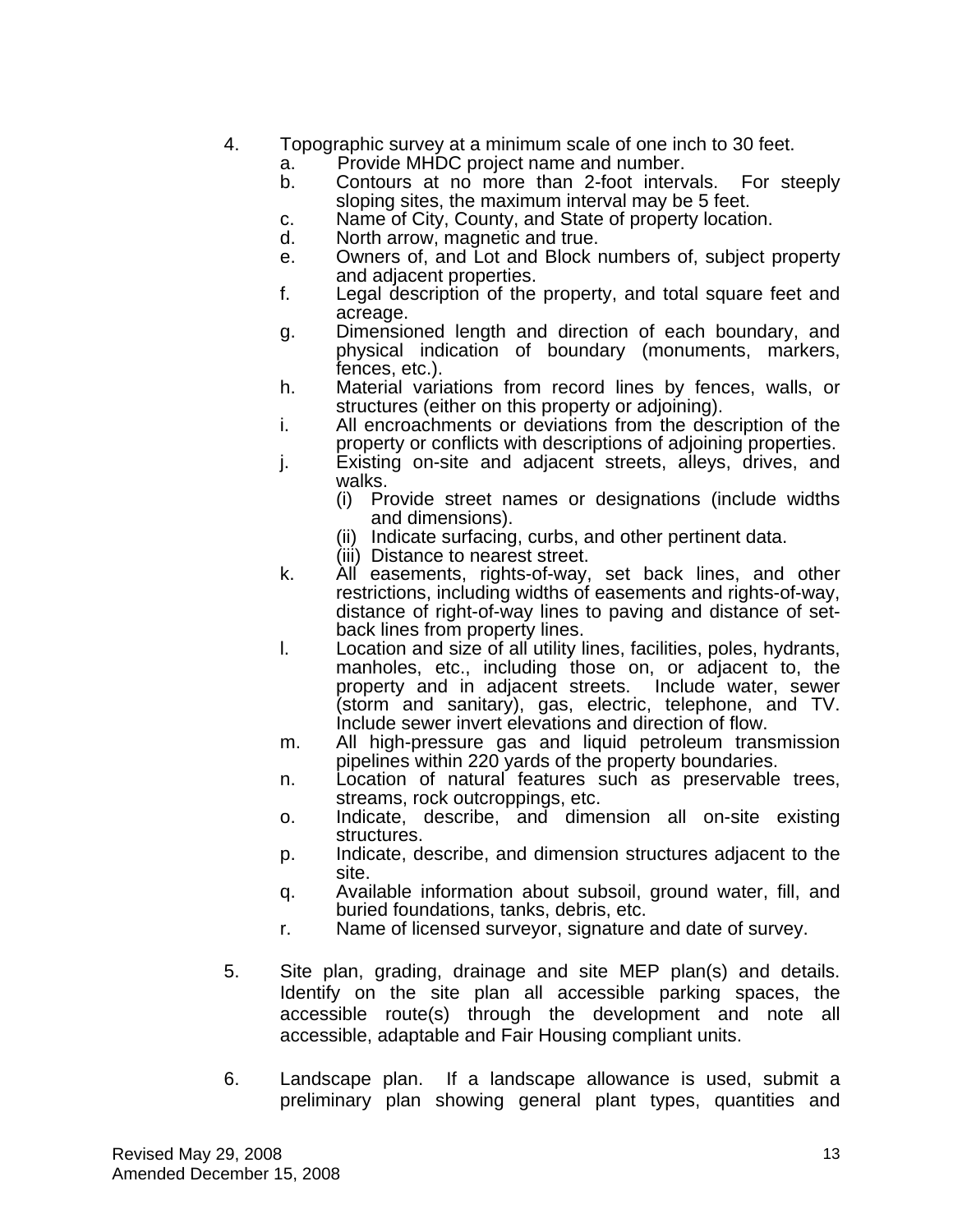locations. Submit the final landscape drawing during construction, identifying quantities, plant types, seed and sod areas and other landscape information.

- 7. Dimensioned floor plans of sufficient detail to review individual unit and building layouts.
- 8. Exterior building elevations indicating all exterior materials and heights.
- 9. Structural plans and details including all required connection details.
- 10. Wall sections and construction details, including stair details. Note all fire resistive assemblies by detail and design assembly number such as IBC, UL or USG design number. Indicate how penetrations through all fire-resistive construction are to be protected and specify materials used.
- 11. Details indicating how the Americans with Disabilities Act Accessibility Guidelines (ADAAG) are being met in the public areas.
- 12. For HOME and federally-insured projects, details indicating how the Uniform Federal Accessibility Standards are being met.
- 13. Details indicating how the Fair Housing Act Guidelines are being met. Include site impracticality calculations for reductions to complete Fair Housing compliance.
- 14. Schedules as required to indicate door and window sizes and door, window and finish materials.
- 15. Mechanical, electrical line voltage, communication/control low voltage, and plumbing plans, details, and specifications for all mechanical equipment. If any or all of these systems are proposed and accepted as a "design/build" portion of the work, the Mortgagor/Owner shall insure that the design portion of the work and its full documentation, sealed by a registered engineer, be located at the work site prior to any work being performed.
- 16. Electrical plans and schedules, as required.
- 17. Fire alarm and sprinkler systems, if included in the project, may be in the form of specifications only for firm commitment submittal. Shop drawings, including complete system layouts, for these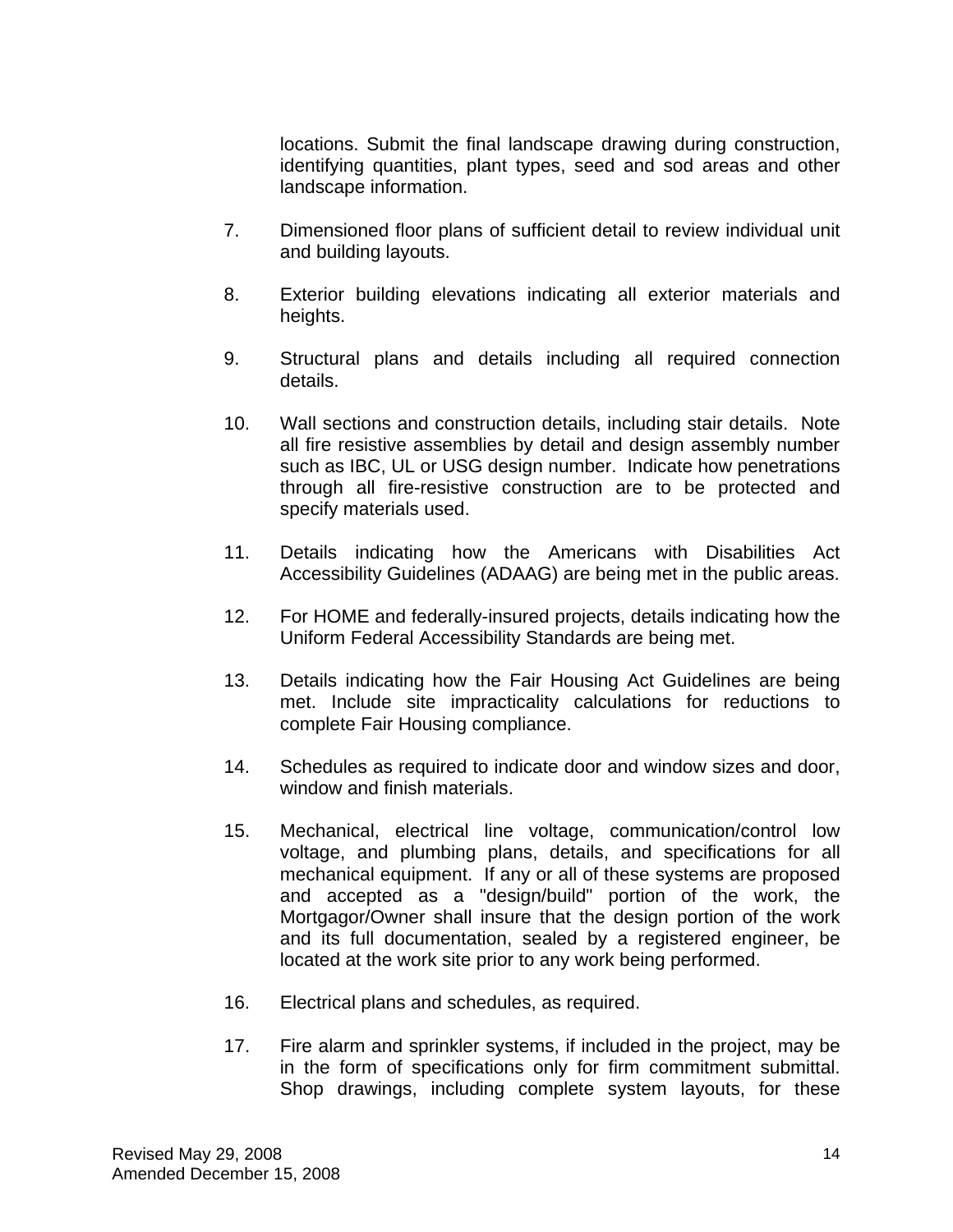systems must be submitted during construction.

- D. The MHDC architectural staff shall review the firm commitment submission documents and prepare comments for the MHDC underwriting staff. A copy of these comments will be forwarded to the Architect for review and response.
- **E.** The Architect must provide MHDC with a written response to the architectural staff's comments on the construction documents submitted for firm commitment. This response should itemize how each of the MHDC architectural staff's comments or questions will be addressed. If modifications are to be made to the construction documents as part of the response, these should be made in the form of addenda. Once MHDC has approved the architectural exhibits and the construction documents, including any addenda or revisions made prior to the construction loan closing, no changes or variances will be allowed unless written approval is given by MHDC.
- VI. CLOSING
	- A. Changes in the construction documents made after firm commitment must be submitted to MHDC in the form of addenda or revisions for review prior to initial construction loan closing. Revision dates should be clearly marked on all documents. Revisions should be clearly marked on drawing sheets using standard "revision cloud" or other means acceptable to MHDC.
	- B. Provide a copy of the updated drawing index (refer to Section V, paragraph C, item 3).
	- C. Submit an updated FIN-115 showing the final construction budget for the development as of the closing date, executed by the General Contractor and the Owner.
	- D. Provide copies of all building permits issued by the appropriate authority.
	- E. For HOME and federally-insured projects, verify that the wage determination provided by MHDC has been updated within 10 days of the construction loan closing. It is the Owner's responsibility to request this update from MHDC at the appropriate time.
	- F. Submit an updated list of major subcontractors for each work category on the Master Subcontractor List form MHDC 2502.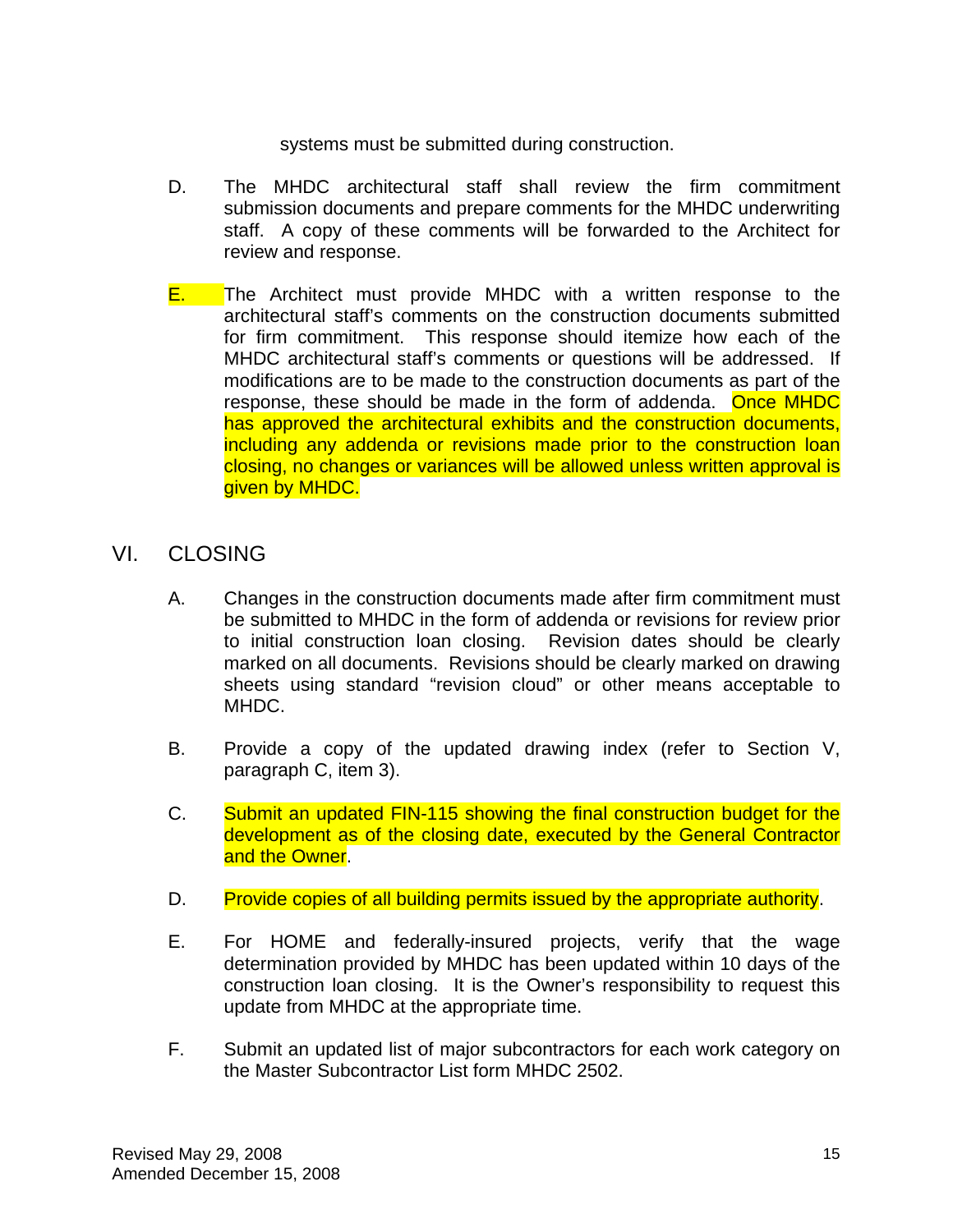G. Schedule a preconstruction conference for a time after the closing of the construction loan, in a location acceptable to MHDC. No construction should commence prior to the preconstruction conference. Attendees must include: the General Contractor (and/or prime subcontractor), MHDC representatives (schedule through the Construction Compliance Department), the project superintendent, the Architect and an Owner's representative. MHDC will require additional participants, such as major subcontractors and the payroll clerk. On all projects utilizing HOME funds or Risk Share insurance, failure to schedule this preconstruction meeting, or include the specified representatives in this meeting may be grounds to reject a disbursement request.

# VII. CONSTRUCTION RESPONSIBILITIES (Construction/Permanent Loans and Permanent-only Loans)

- A. Provide the MHDC architectural staff with the following:
	- 1. Development team contact list with addresses, including e-mail addresses, and phone numbers of Architect, General Contractor's project manager and/or superintendent, Owner's representative, and others as required. Update list as required throughout construction.
	- 2. A construction progress schedule must be provided for all projects at closing.
	- 3. If construction is being staged, then a turnover schedule must be provided and updated monthly.
	- 4. A schedule of progress meetings and payment application inspections must be provided as soon as it is available and updated throughout construction. It is required on projects with MHDC construction loans that monthly progress meetings be coordinated with MHDC architectural staff to insure timely payment application processing.
	- 5. A list of all major subcontractors. Update the list monthly throughout construction. Please see Section VI item D.
	- 6. Please be advised that if Section 3 applies to the development, a subcontractor may be required to provide MHDC with a Section 3 Plan, depending upon the amount of the contract award.
	- 7. Copies of all field inspection reports prepared by the Architect. These reports should include the time and date of inspection, weather information and approximate percentage of project completion.
	- 8. Copies of any progress meeting minutes.
	- 9. If requested, copies of any approved shop drawing submittals, data sheets, test results or certifications.
	- 10. Copies of drawings and specifications for any off-site improvements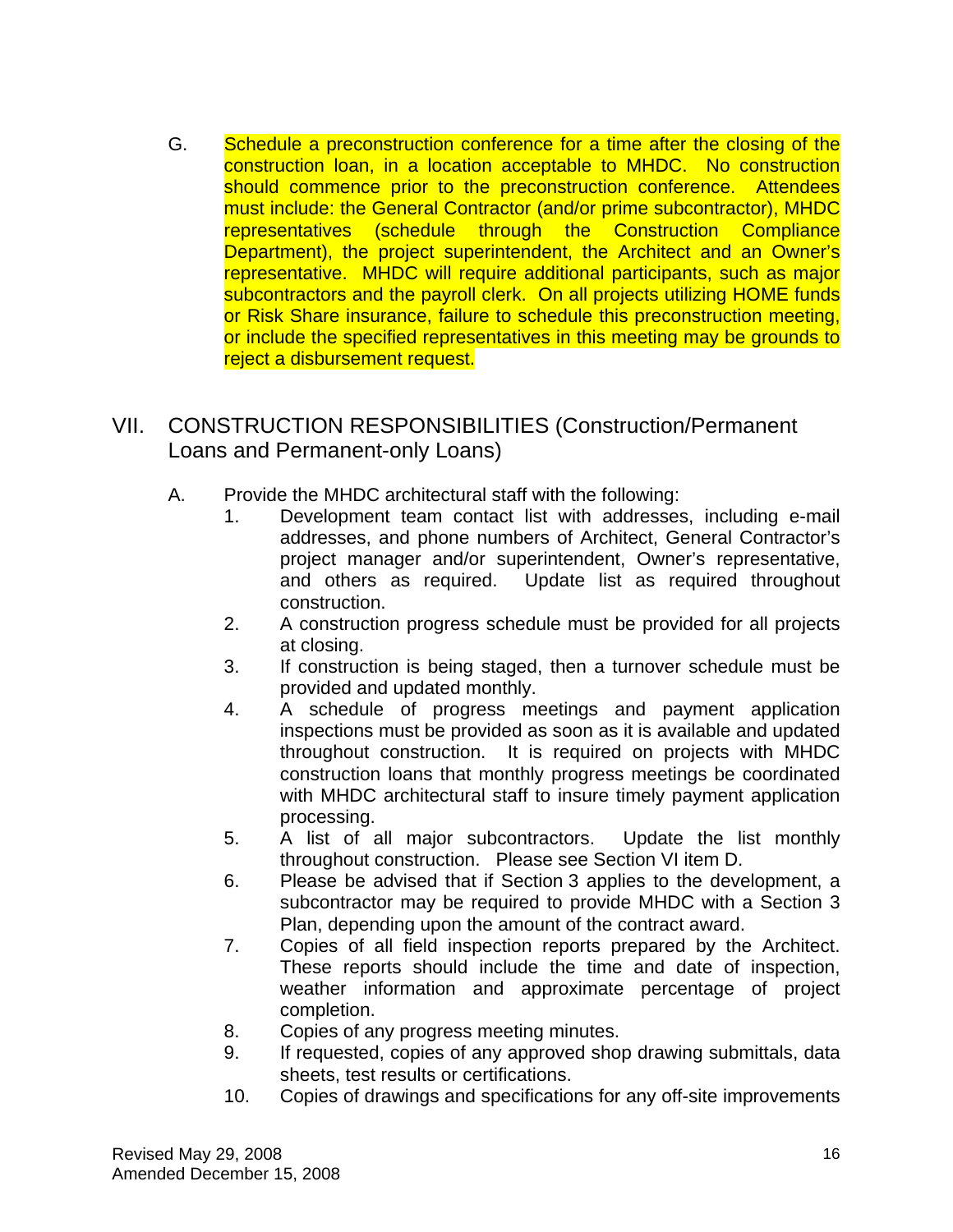relating to the project.

- 11. Copies of all Architect's Supplemental Instructions and Change Orders (on AIA Document G701) and all other deletions, additions and modifications (including material and equipment substitution) in whatever form these changes are executed.
- 12. Provide a copy of the Application and Certification for Payment (on AIA Document G702 with continuation sheet G703). Note that the originals of AIA Documents G701, G702 and G703 should be submitted to MHDC's Construction Disbursement Department for Construction/Permanent Loans processing. **See the Construction Disbursement Guide, MHDC 2400 for instructions.**
- B. All deviations from the approved construction documents must be recorded and approved in writing by MHDC.
- C. At all times, the MHDC construction compliance staff has the right of reasonable access to the construction site and the right to inspect all work performed and materials furnished for the project.
- D. During the construction phase, the Architect of record shall make site visits to inspect all work and materials at a minimum of once monthly. Owners are encouraged to consider the benefits of frequent oversight provided by the Architect, especially for complex scopes of work. The Architect shall also perform footing/foundation inspections and a complete open wall inspection of each building prior to sheetrock. For developments receiving loan funds from MHDC, the frequency of inspection shall be agreed upon by the Architect and the Owner with the execution of the MHDC rider, Amendment to the AIA B181.

MHDC shall review the proposed inspection schedule at firm submission and shall have the right in its sole discretion to require inspections by the Architect more than once a month as it deems necessary.

- E. Notify MHDC construction compliance staff or its third-party representative at the time each building is ready for an open-wall inspection, framing is complete and electrical wiring, plumbing lines and ductwork is installed.
- F. The Owner/Mortgagor, General Contractor and all Subcontractors must comply with federal, state and local laws concerning hiring practices and labor standards. This includes the receipt and review of the I-9 Employment Eligibility Verification Form by all employers for each employee involved in the construction or rehabilitation of an MHDCfinanced development.
- G. Owners/Mortgagors and General Contractors with contracts of \$200,000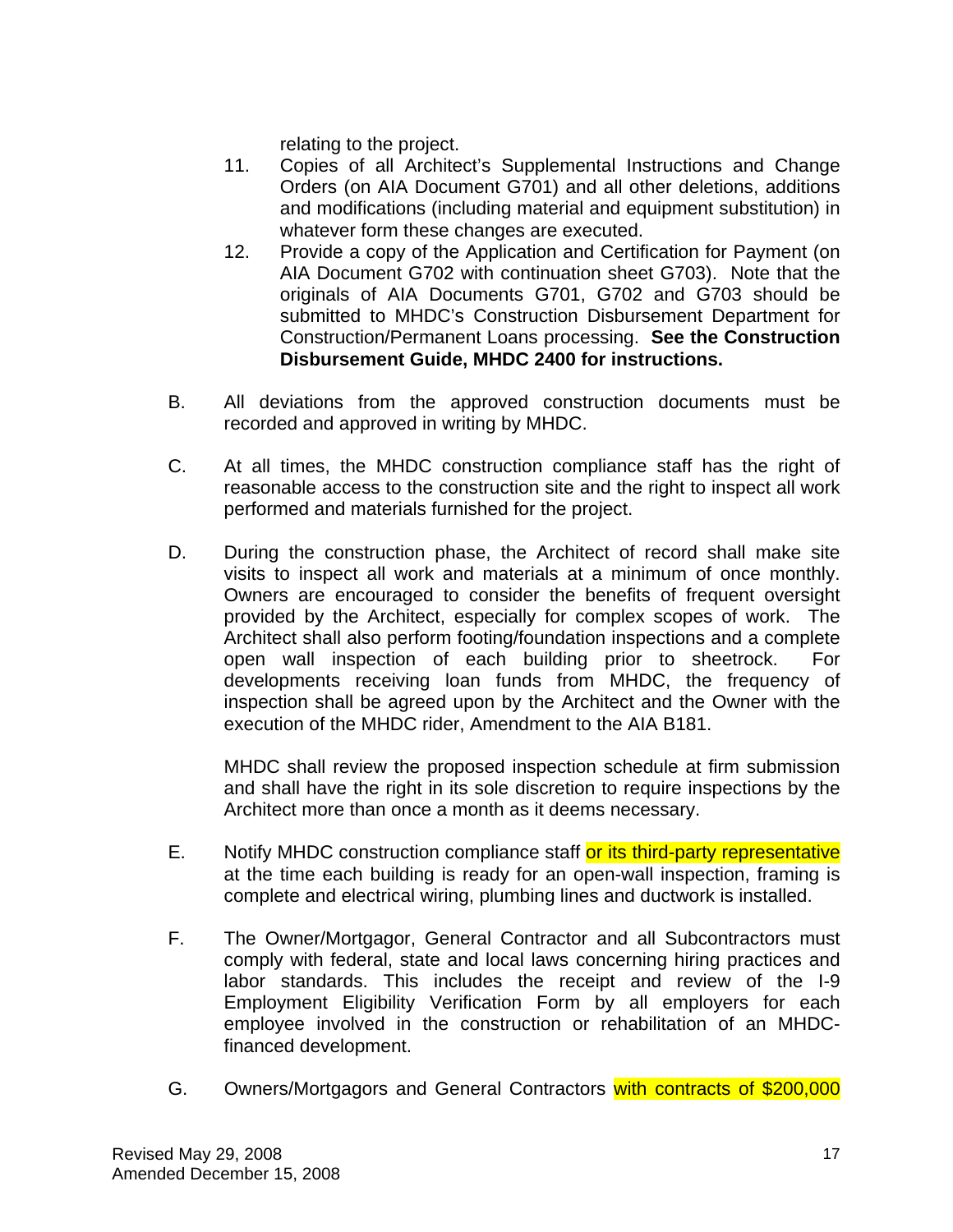or greater, and Subcontractors with contracts of \$100,000 or greater must comply with Section 3 requirements as applicable.

# VIII. CONSTRUCTION COMPLETION

- A. Notify the MHDC construction compliance staff in writing when construction has reached 90% completion.
- B. Coordinate occupancy and punch list inspections of all units/buildings with the MHDC construction compliance staff. Obtain a Certificate of Substantial Completion (AIA Document "G704") for each building/floor inspected, along with a single, final G704 that references the entire project as being complete. All G704 reports are subject to MHDC approval. **All punch list items must be completed prior to occupancy.**
- C**.** Provide MHDC with the following:
	- 1. Punch list and final inspection report in format similar to the Sample Punch List. See attached Exhibit "B."
	- 2. A fully executed G704 and Occupancy Permit for each building/floor/unit. More than one address may be on a G704.
	- 3. A final G704 that declares the entire project as being complete. This G704 must also state the date of the commencement of the 12 month warranty period, and the date of the commencement of the 9 month latent defect inspection period. All citations and deficiencies discovered at the latent defect inspection must be corrected by the end of the warranty period. The owner shall be responsible for the correction of all latent defect citations and deficiencies regardless of the occupancy of a unit prior to the issuance of the final G704 for the entire project. MHDC reserves the right to conduct additional latent defect inspections.
	- 4. A copy of the final punch list with all work signed off by the contractor and architect.
	- 5. A complete list of all changes made to the approved construction documents in the form of Change Order logs, ASI logs and/or meeting note logs (if changes were made via meeting notes).
- D. Final Inspection. Schedule a final inspection with the MHDC construction compliance staff. This inspection may be scheduled concurrent with the Architect's punch list inspection(s) provided that inspection occurs when the work is complete.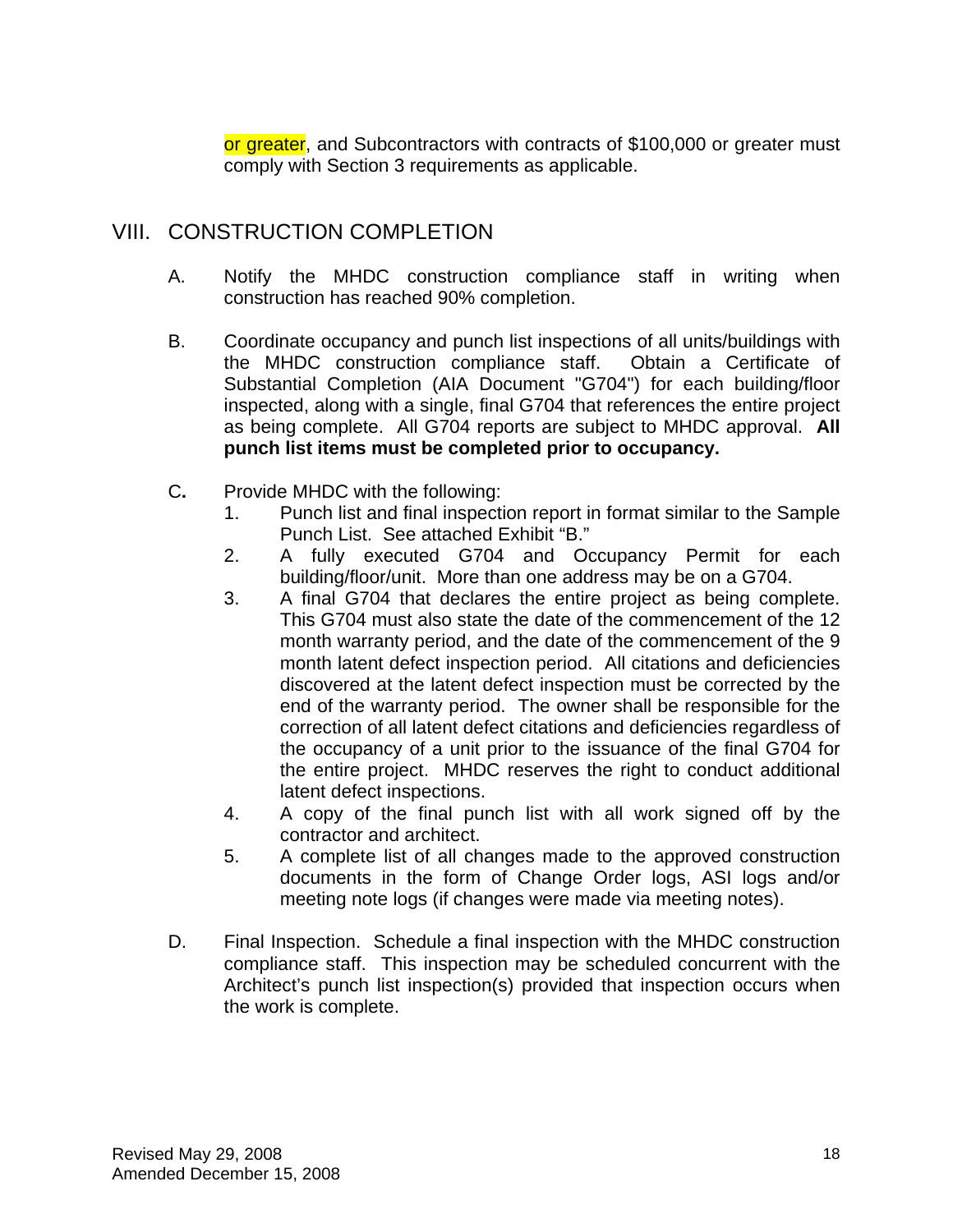# IX. CONVERSION OF CONSTRUCTION/PERMANENT LOANS AND CLOSING OF PERMANENT-ONLY LOANS

- A. Provide MHDC with the following:
	- 1. A copy of the Certificate of Occupancy or final inspection report from the governmental unit having jurisdiction, if applicable.
	- 2. An updated survey, identifying the location of all buildings and all improvements, along with all underground utility lines including water, storm and sanitary sewers, gas, electrical, telephone and cable TV lines.
	- 3. An updated site plan, showing all improvements and all underground utility lines including water, storm and sanitary sewers, gas, electrical, telephone and cable TV lines.
	- 4. The Final Architect's Certification. See attached Exhibit "C."
	- 5. A list of final "incomplete items" and their approximate value.
- B. Incomplete Items. The final inspection will establish the amount to be withheld from the final construction draw, which will be held in an escrow account. The incomplete items and the escrow are to be approved by MHDC.
- C. Latent Defects Escrow. A latent defects escrow in an amount equal to 2.5% of the construction contract amount must be established by the Contractor at final closing. The escrow will be held for 15 months from the date of substantial completion, as established by the MHDC approved Certificate of Substantial Completion (AIA G-704) for the entire project. This amount will be released only after an inspection and approval by the Owner/Mortgagor, the Architect and MHDC. An MHDC compliance officer shall schedule this inspection, and attendance by the Owner/Mortgagor, Contractor, and the Architect will be required.

# **X. REQUIREMENTS PRIOR TO THE SALE OF UNITS (RENTAL/ HOMEOWNERSHIP DEVELOPMENTS)**

 Rental developments approved by MHDC for eventual sale to existing residents must address repair and maintenance needs utilizing replacement reserve funds and additional sources (if needed) prior to offering residents the opportunity to purchase.

### **Single-family Developments:**

 A. Prepare a capital improvements plan to identify repair and maintenance needs at least one year prior to the planned sale date. The plan must include a proposed budget for repairs.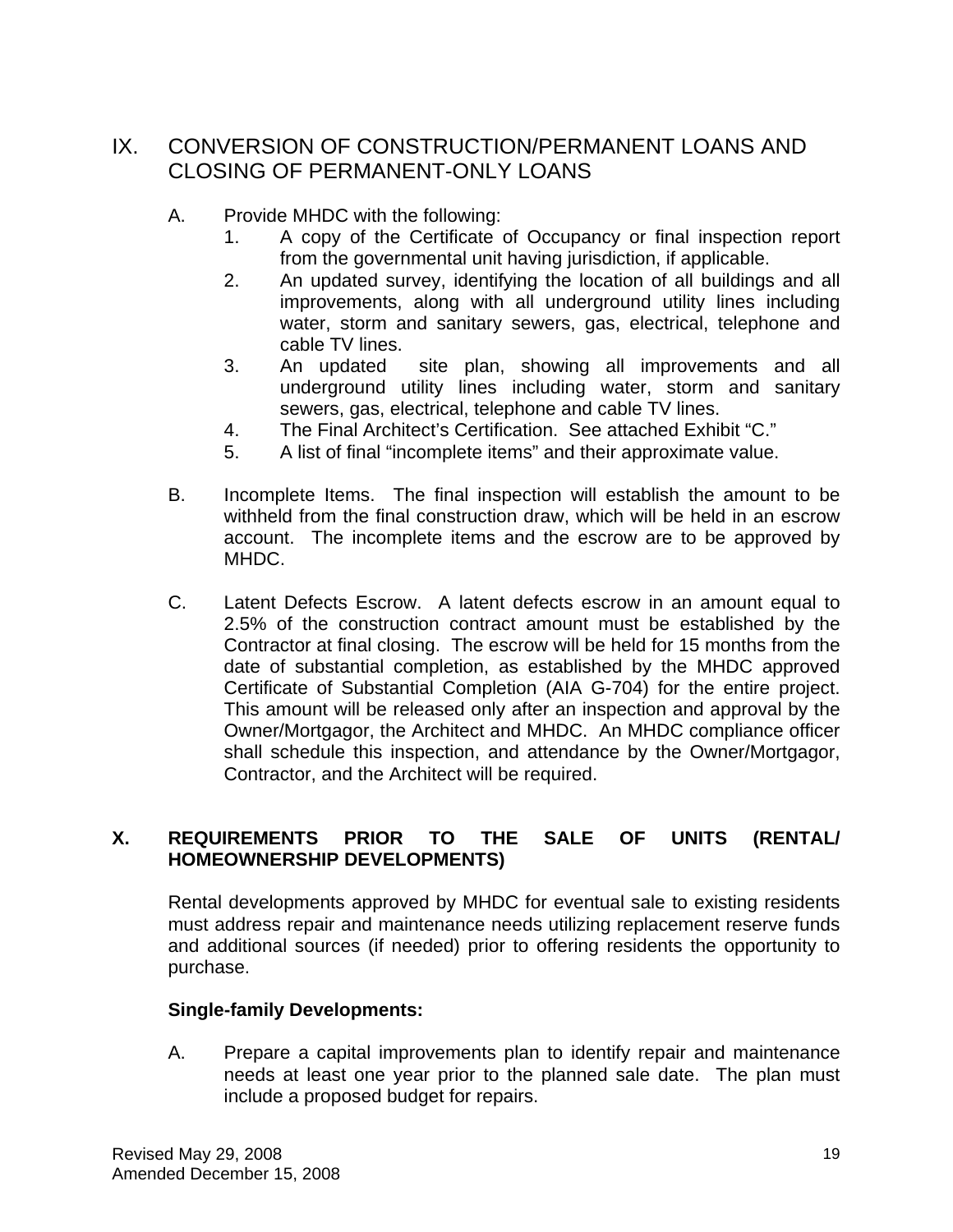- B. Submit capital improvements plan and proposed budget to MHDC Asset Management for review and approval, identifying how replacement reserve funds and any additional sources will be used to complete the plan.
- C. Following MHDC approval, commence repairs according to the capital improvements plan, processing requests for payment and/or reimbursement from the replacement reserve through MHDC Asset Management.
- D. Following completion of improvements but prior to offering the homes for sale to the residents, Asset Management must inspect and approve repairs and maintenance.

### **Condominium Conversions:**

- A. Prepare an initial draft capital improvements plan to identify repair and maintenance needs at the time of initial notice to MHDC of the intention to convert to condominiums. The plan must include a proposed budget for repairs.
- B. After the decision to proceed toward conversion (approximately two years prior to conversion), MHDC shall hire an independent architect or engineer to complete a Physical Needs Assessment for the property at the owner's expense. The owner shall submit to MHDC Asset Management for review and approval a final capital improvements plan and budget addressing deficiencies found in the Physical Needs Assessment, identifying how replacement reserve funds and any additional sources will be used to complete the plan.
- C. Following MHDC approval, commence repairs according to the capital improvements plan, processing requests for payment and/or reimbursement from the replacement reserve through MHDC Asset Management.
- D. Submit progress report with request for final approval of conversion.
- E. Following completion of improvements but prior to offering the units for sale to the residents, MHDC Asset Management staff must inspect and approve repairs and maintenance.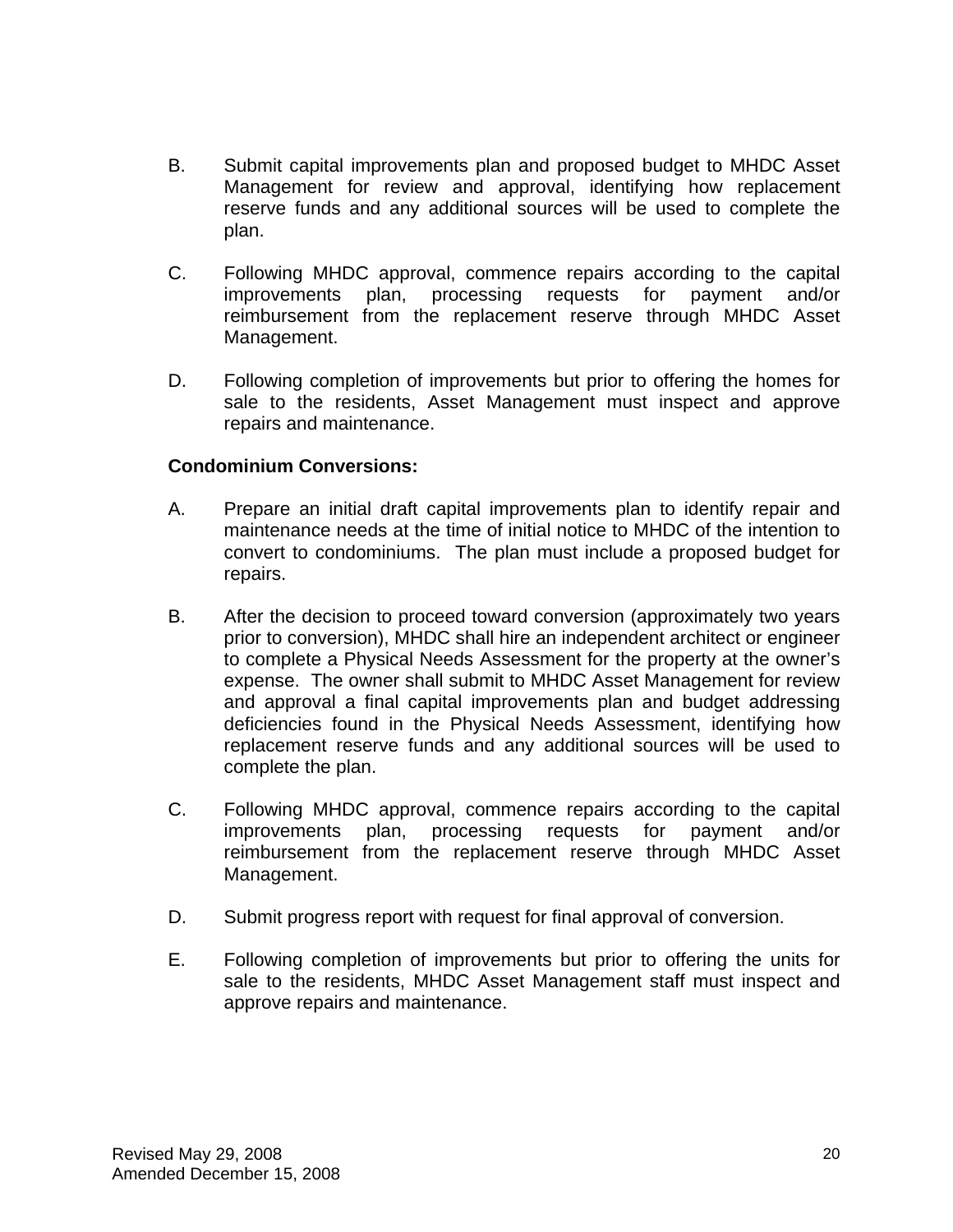# **EXHIBIT "A"**

# **AMENDMENT TO AIA DOCUMENT B181 Standard Form of Agreement Between Owner and Architect for Housing Services**

The Provisions of this Amendment supersede and void all inconsistent provisions of the Agreement.

- 1. The Owner and the Architect represent that they are familiar with MHDC requirements, including all standards as set forth in publications given to them by MHDC for this Project and will perform all services in accordance with the applicable requirements of MHDC.
- 2. The Owner and the Architect recognize the interest of MHDC in the Project and any action or determination by either the Owner or the Architect is subject to acceptance or rejection by MHDC.
- 3. The portion of the Architect's services and responsibilities and the Owner's responsibilities shall not be sublet or delegated to anyone not acceptable to MHDC.
- 4. The Owner agrees to follow MHDC requirements regarding the use of off-the-shelf design plans and provide MHDC a copy of the invoice and the terms of the purchase which demonstrate whether the Owner has a right to reproduce the off-the-shelf design plans for future use, whether the Owner has a right to vary from the original plan, and whether the Architect of record has been given the right to (a) make minor modifications and/or define in further detail all portions of the off-the-shelf design plans as may be necessary for the site where the improvements are to be constructed; (b) take possession, sign, seal and date the off-the-shelf design plans.
- 5. The Architect will advise MHDC as well as the Owner of any omissions, substitutions, defects and deficiencies observed in the Work of the Contractor.
- 6. The principal of the Architect shall stamp all drawings and sign off on monthly and final inspection reports before its submission to MHDC.
- 7. The Architect shall issue Certificates of Payment and Certificates of Substantial Completion. These certificates shall be in the form prescribed by MHDC.
- 8. The Architect of record shall make a minimum of (check one)  $\Box$  one visit  $\Box$  two visits to the project per month throughout the construction period. MHDC in its sole discretion has the right to request additional inspections by the Architect as it deems necessary. Copies of the inspection reports shall be provided to MHDC.
- 9. The Architect of record shall perform a footing/foundation inspection and a complete open wall inspection of each building prior to the installation of sheet rock. Copies of these inspections reports shall be provided to MHDC.
- 10. The Architect will furnish copies of all field orders and field reports to MHDC in addition to the Owner.
- 11. The Agreement shall not be terminated without five days prior written Notice to MHDC.
- 12. The Owner and the Architect shall recognize as a valid reason for termination, any request by MHDC for termination because of inadequate performance, undue delay or representation which may make the further services of the Architect unacceptable to MHDC.
- 13. If the Project for which the drawings or specifications prepared by the Architect has not been completed and there is a default or foreclosure, MHDC may use the drawings or specifications to complete construction of the Project without additional cost.
- 14. The Architect shall participate in a latent defects inspection no sooner than nine (9) months after the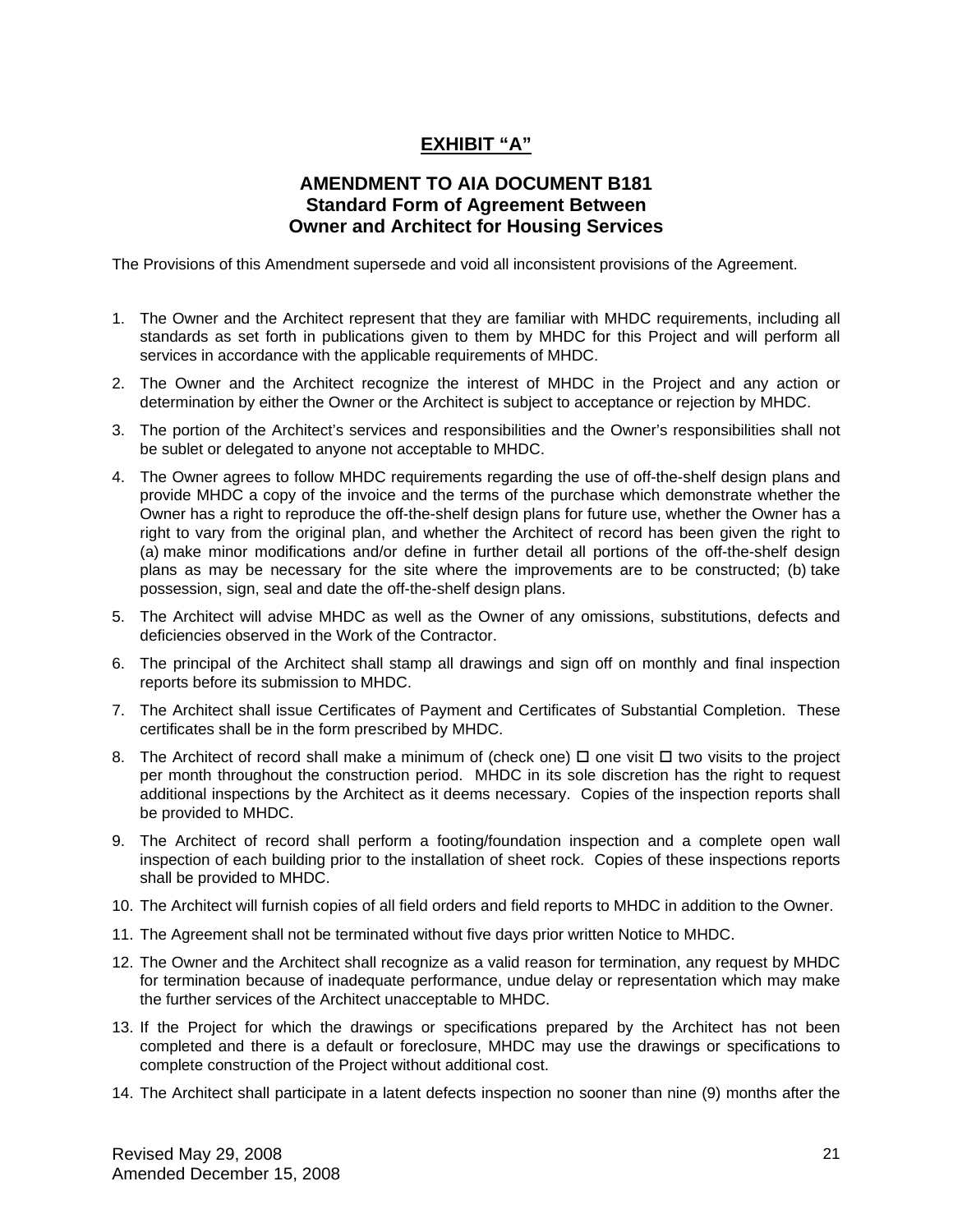date of Substantial Completion, nor later than eleven (11) months. The Architect shall issue a list of construction contract defects arising out of this inspection to the Owner, Contractor and MHDC.

ATTEST:

(SEAL) OWNER:

|                   | By:        |
|-------------------|------------|
| (SEAL)<br>ATTEST: | ARCHITECT: |
|                   | By:        |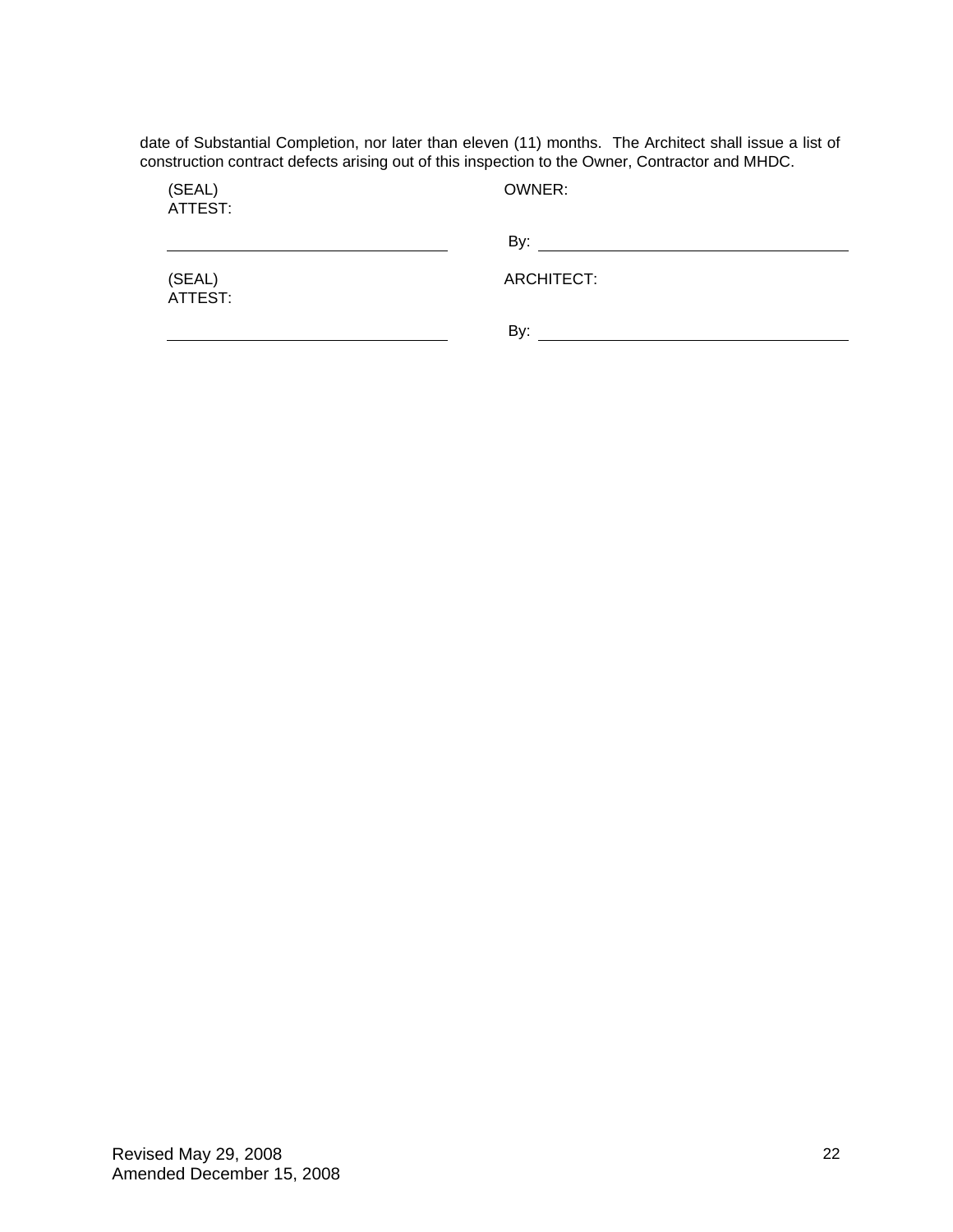### **EXHIBIT "B"**

### **SAMPLE PUNCH LIST**

AAA Architects 1111 South First Street First City, Missouri Phone 816-555- 1111 Fax 816-555-1112

Inspection Report for First City Apartments 2222 South Second Street First City, Missouri

Date of Inspection

Note: The following are to be completed or corrected by the Contractor prior to final acceptance of the Project. The Contractor shall return a copy of this list to the Architect *(or Engineer)* after each item has been addressed, properly dated and initialed by the person responsible for corrective action.

|                                                                                             | <b>CONTRACTOR</b><br><b>ADDRESSED</b> | <b>ARCHITECT</b><br><b>ACCEPTED</b>                             |
|---------------------------------------------------------------------------------------------|---------------------------------------|-----------------------------------------------------------------|
| <b>DESCRIPTION</b>                                                                          |                                       | <b>INITIAL</b><br>& DATE<br><b>INITIAL &amp;</b><br><b>DATE</b> |
| <b>Site</b><br>1. Curb cuts not installed                                                   |                                       |                                                                 |
| 2. Lawn not seeded                                                                          |                                       |                                                                 |
| Building #1<br>1. Install screens                                                           |                                       |                                                                 |
| 2. Termites have eaten hole in living<br>room floor. Repair and apply termite<br>treatment. |                                       |                                                                 |

*This format is recommended in terms of the layout. Other information may be added per design firm's policy if desired. The basic information, however; the work descriptions, the Contractor's initialed response for each item and the Architect's (or Engineer's) acceptance of each item is required*.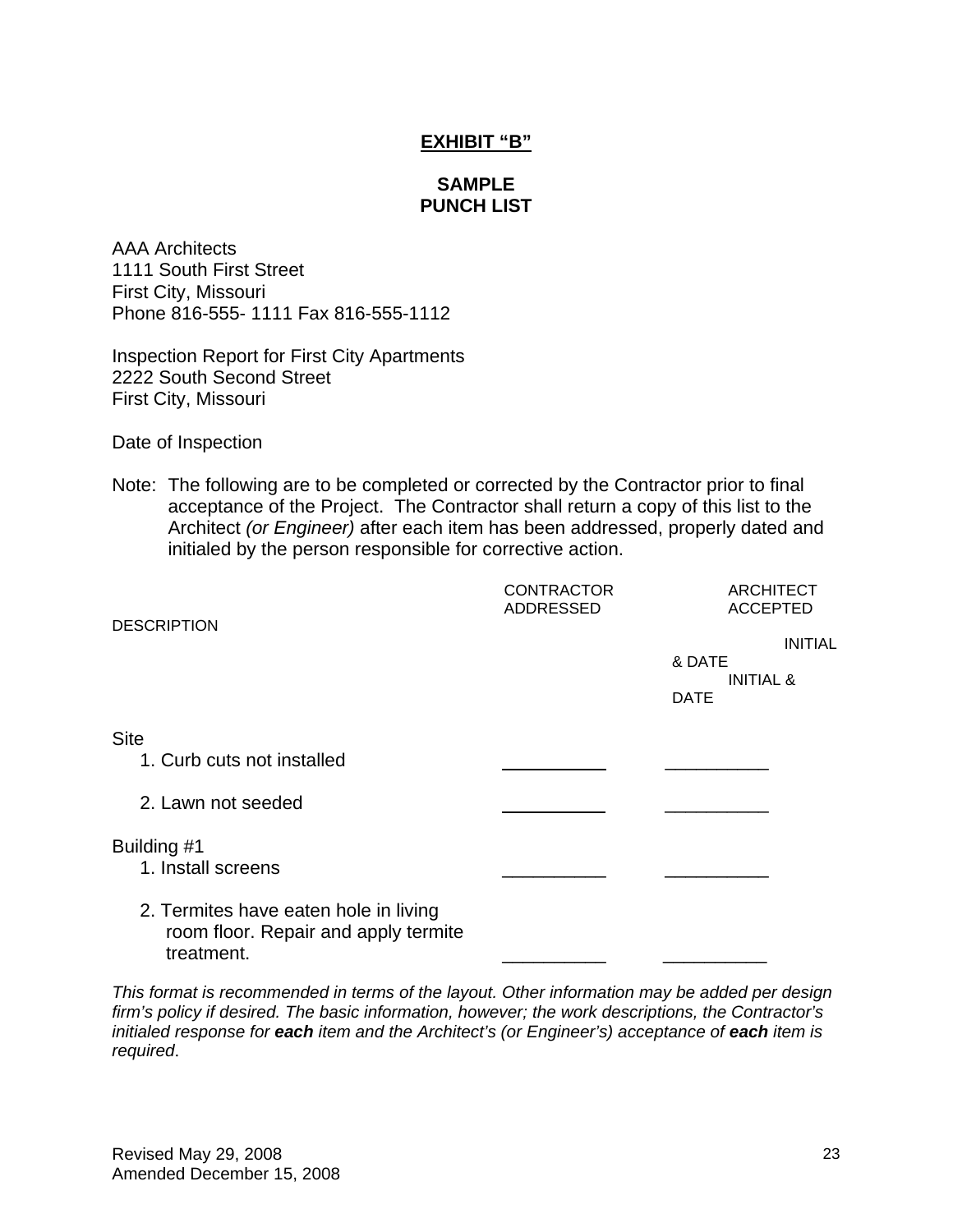# **EXHIBIT "C"**

## **FINAL ARCHITECT'S CERTIFICATION**

### **Development Name: MHDC No.**

# **TO: MISSOURI HOUSING DEVELOPMENT COMMISSION**

In order to induce the **MISSOURI HOUSING DEVELOPMENT COMMISSION** ("MHDC") to advance the final installment of permanent loan proceeds in the amount of **\$\_\_\_\_\_\_\_\_\_\_\_\_\_\_** for the development of \_\_\_\_\_\_\_\_\_\_\_\_\_\_\_\_\_\_\_\_\_\_\_\_\_\_**,** located in **Missouri** ("Development"), and with the intent that MHDC rely upon the statements set forth herein as a basis for so doing, the undersigned hereby certifies as follows:

The above referenced Development has been built in accordance with the Plans and Specifications, which were prepared by \_\_\_\_\_\_\_\_\_\_\_\_\_, a Missouri and incorporated as part of the Construction Contract. Any changes made to the approved Contract Documents during construction have been documented after review and approval by the undersigned and MHDC.

All defined terms of this document bear the same meaning as in the Construction Contract executed in conjunction with the Development.

### **ARCHITECT:**

| $D_{1}$<br>Dy |  |
|---------------|--|
| Name:         |  |
| Title:        |  |

Date: \_\_\_\_\_\_\_\_\_\_\_\_\_\_\_\_\_\_\_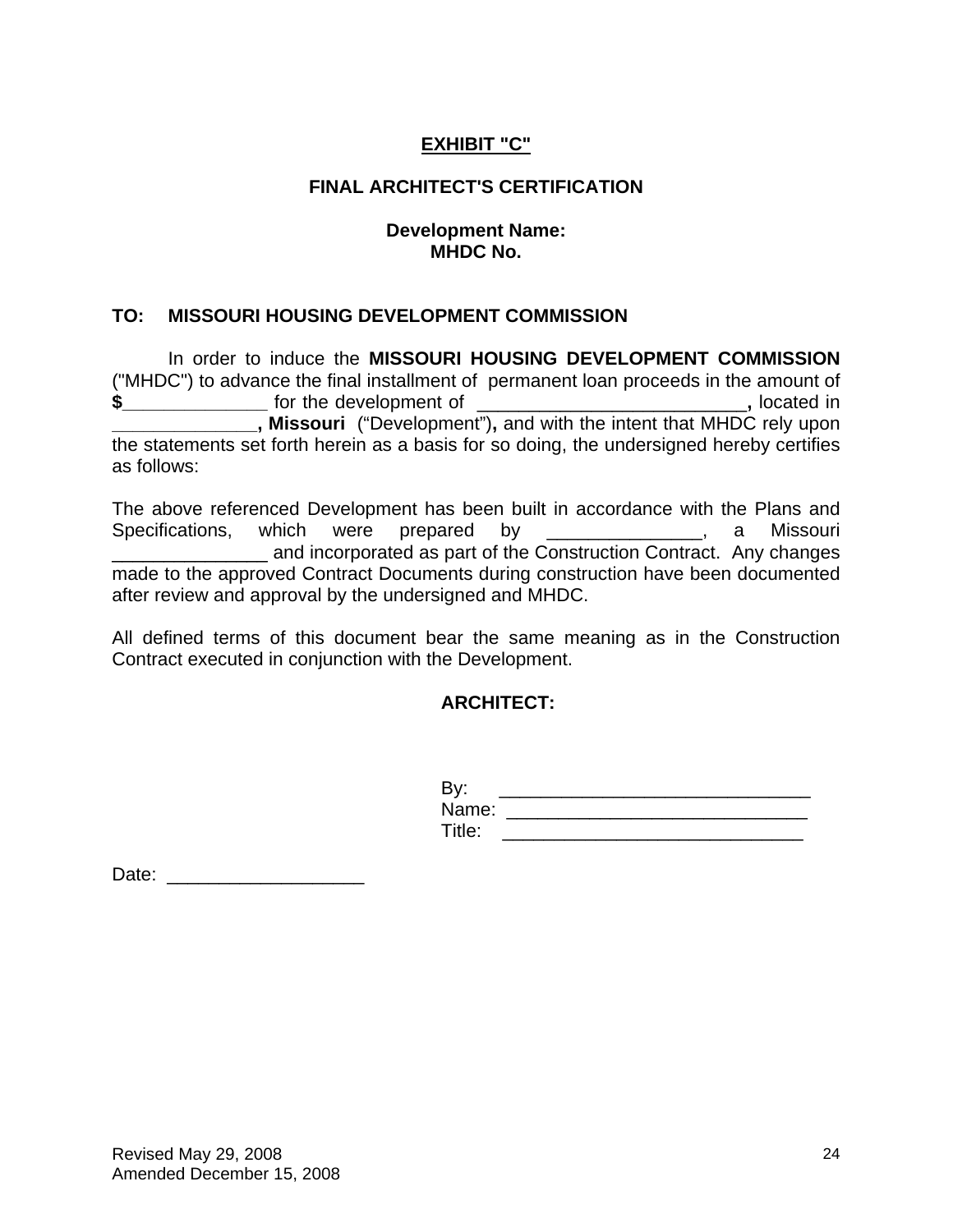# **EXHIBIT "D"** UNIVERSAL DESIGN REQUIREMENTS

## *MHDC requirements for Universal Design of housing for the elderly and single family dwellings.*

- 1. Equitable Use
	- a. Flat landing surfaces leading to doorways
	- b. Lever action door hardware
	- c. Lever action plumbing fixtures controls
	- d. No thresholds and/or change of walking surface greater than  $\frac{1}{2}$  inch
- 2. Flexibility in Use
	- a. Blocking in bathroom walls to accept grab rails
	- b. Blocking in or behind shower/tub enclosures to accept grab rails
	- c. Door assemblies and cabinet door assemblies that will accept lever or knob hardware without alteration or replacement
- 3. Simple and Intuitive
	- a. Buttons on control panels that can be distinguished by touch
- 4. Perceptible Information
	- a. Signage with large contrasting print in addition to generally recognized icons
	- b. Contrasting colors between wiring devices [receptacles and light switches] and surrounding surfaces
	- c. Contrasting colors between steps and landings
	- d. Contrasting colors between different floor coverings
	- e. Contrasting colors between countertops and flooring
	- f. Contrasting colors between plumbing fixtures and flooring/countertops
- 5. Tolerance for Error
	- a. Light switches with large flat pads
	- b. Non-slip walking surfaces
- 6. Low Physical Effort
	- a. Self closing fire rated doors must be on lowest setting while complying with the enforced building code.
	- b. No interior ramps
- 7. Size and space for approach and use
	- a. 36 inch wide doors
	- b. 5 feet turning radius in kitchen
	- c. 5 feet turning radius in bathroom
	- d. 42 inch wide residential unit and common hallways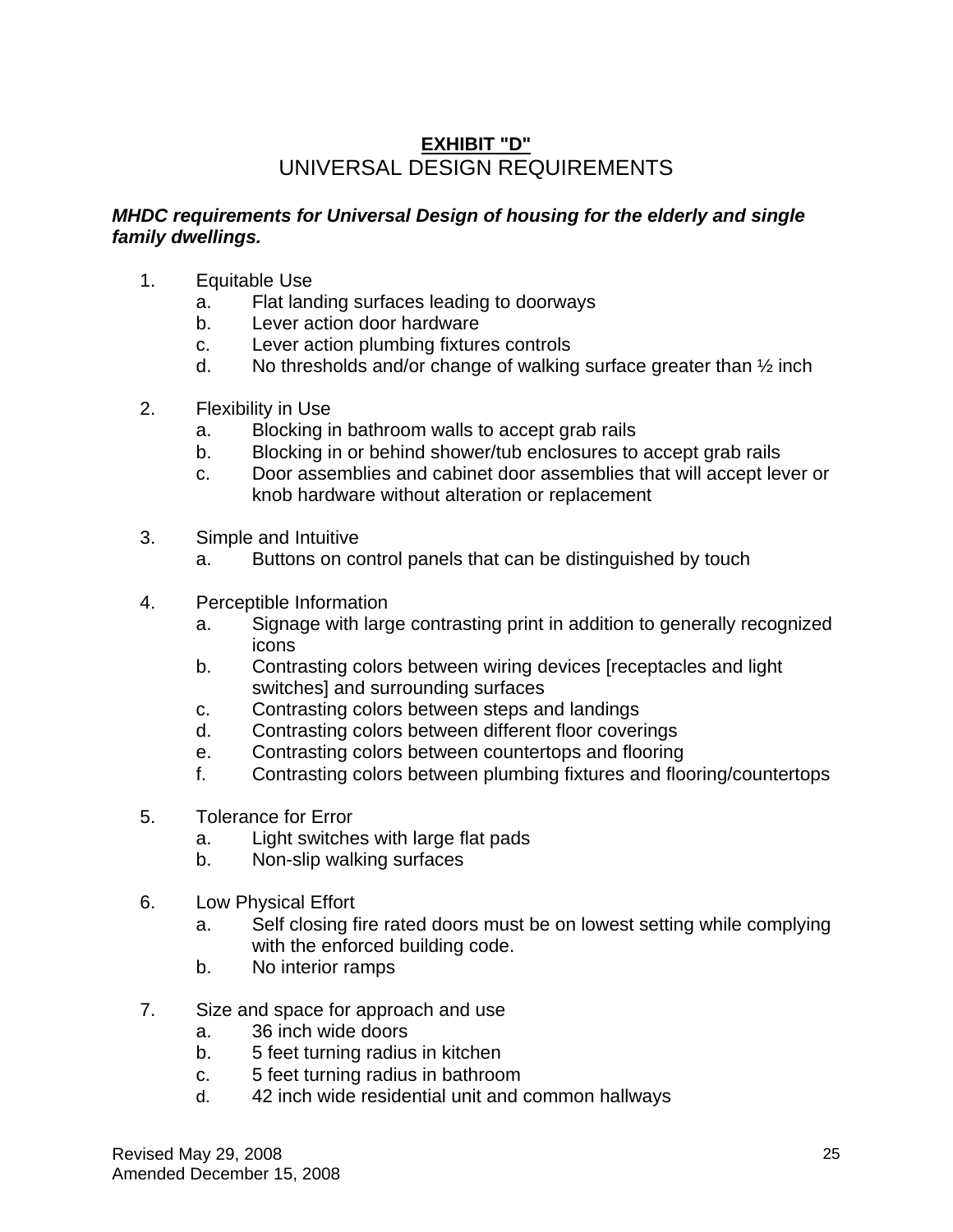### **Exhibit "E"**

#### **MHDC Lead-Based Paint Policy and Procedures**

#### *MHDC Rental Housing Production Programs Guidelines for Rehabilitation Projects*

- 1) MHDC requires a physical needs assessment for all rental housing production proposals for the rehabilitation of existing buildings. The physical needs assessment must include an assessment of the presence or suspected presence of lead-based paint, asbestos or mold for all proposals.
- 2) Developers must provide the age of the structure as requested in the Rental Production application FIN-100.
- 3) Developers must submit the following documents with the Part 1 application for firm commitment (generally due March 1 of each year):
	- a) Phase I Environmental Report with potential lead hazard identified for buildings constructed prior to 1978;
	- b) Lead Hazard Evaluation Procedures; and
	- c) Lead Hazard Reduction Procedures.

As the result of the firm submission review, MHDC staff shall indicate the required lead hazard reduction work and protective measures to be followed during construction.

- 4) Prior to the conversion or closing of a permanent loan with MHDC, the borrower shall provide:
	- a) Tenant Notification Procedures;
	- b) Lead Clearance;
	- c) Contractor's Abatement License; and
	- d) Ongoing Maintenance Procedures, if required.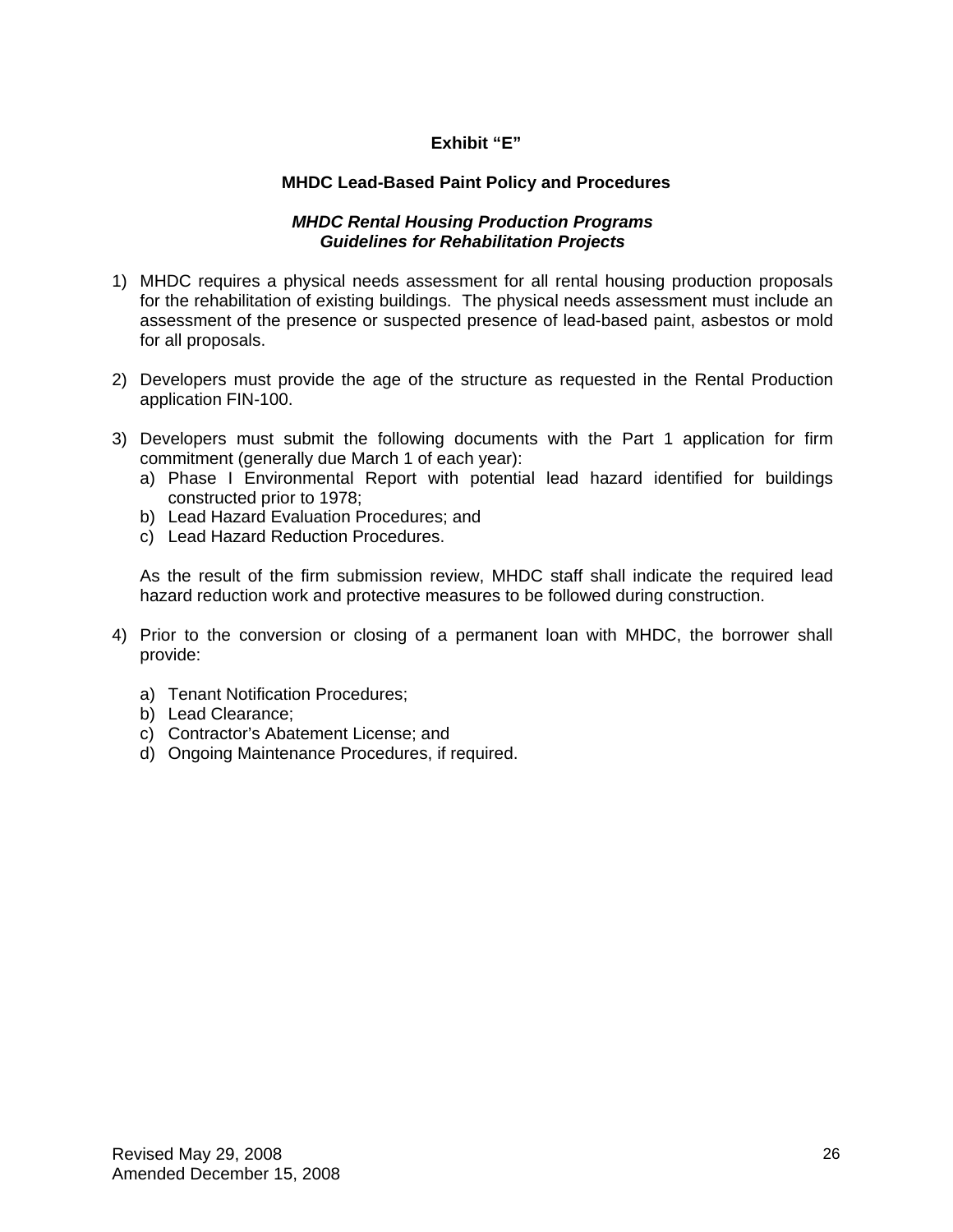### *HOME Rental Production Program*

#### **Lead-Based Paint Reference Guide**  *(24 CFR Part 35)*  Revised 07/20/2007

*(Sub-Grantees are to refer to and comply with all of the pertinent lead paint regulations. The following is only an overview.)* 

#### **A. HUD's Lead-Safety Regulation**

 Federal Register (Wednesday, September 15, 1999) Department of Housing and Urban Development  *24 CFR Part 35, et al.*  Requirements for Notification, Evaluation, and Reduction of Lead-Based Paint Hazards in Federal Owned Residential Property and Housing Receiving Federal Assistance; Final Rule

#### **B. Exemptions** *24 CFR 35.115*

- **Post-1977 housing (1978 and newer)**
- **EXEC** Zero-bedroom units
- **Property certified as lead safe**
- **Property where lead-based paint was removed**
- Rehabilitation or maintenance activities that do not disturb painted surfaces
- **Emergency actions**

#### **C. Documentation Required**

- **1. Notice To Occupants:** Occupants must be provided with the following documentation: a. EPA Lead Hazard Information Pamphlet at the time of purchase or lease;
	-
	- b. "Notice of Hazard Evaluation" (or presumption) within 15 calendar days of the date when the evaluation is received or the presumption is made *(24 CFR 35.125(a))*; and
	- c. "Notice of Hazard Reduction & Clearance" no more than 15 calendar days after the hazard reduction activities have been completed *(24 CFR 35.125(b)(1))*.
- **2. Hazard Reduction:** The following documentation must be completed:
	- a. Final scope of work addressing both lead and non-lead paint prior to firm commitment for construction funded from the multifamily HOME Rental Production Program.
	- b. For lead reduction activities that are performed on properties funded through the single-family HOME Repair Program, MHDC requires the contractor supervisor to be trained in Safe Work Practices.
	- c. For properties funded through the multifamily HOME Rental Production Program, MHDC requires the Owner to hire a contractor certified as a lead-based paint specialist. A copy of the contractor's Lead Abatement Contractor license is required prior to conversion/permanent closing.
	- d. For properties funded through the multifamily HOME Rental Production Program, certification by the contractor that Safe Work Practices *(24 CFR Part 35.1350)* have been observed is required prior to conversion/permanent closing.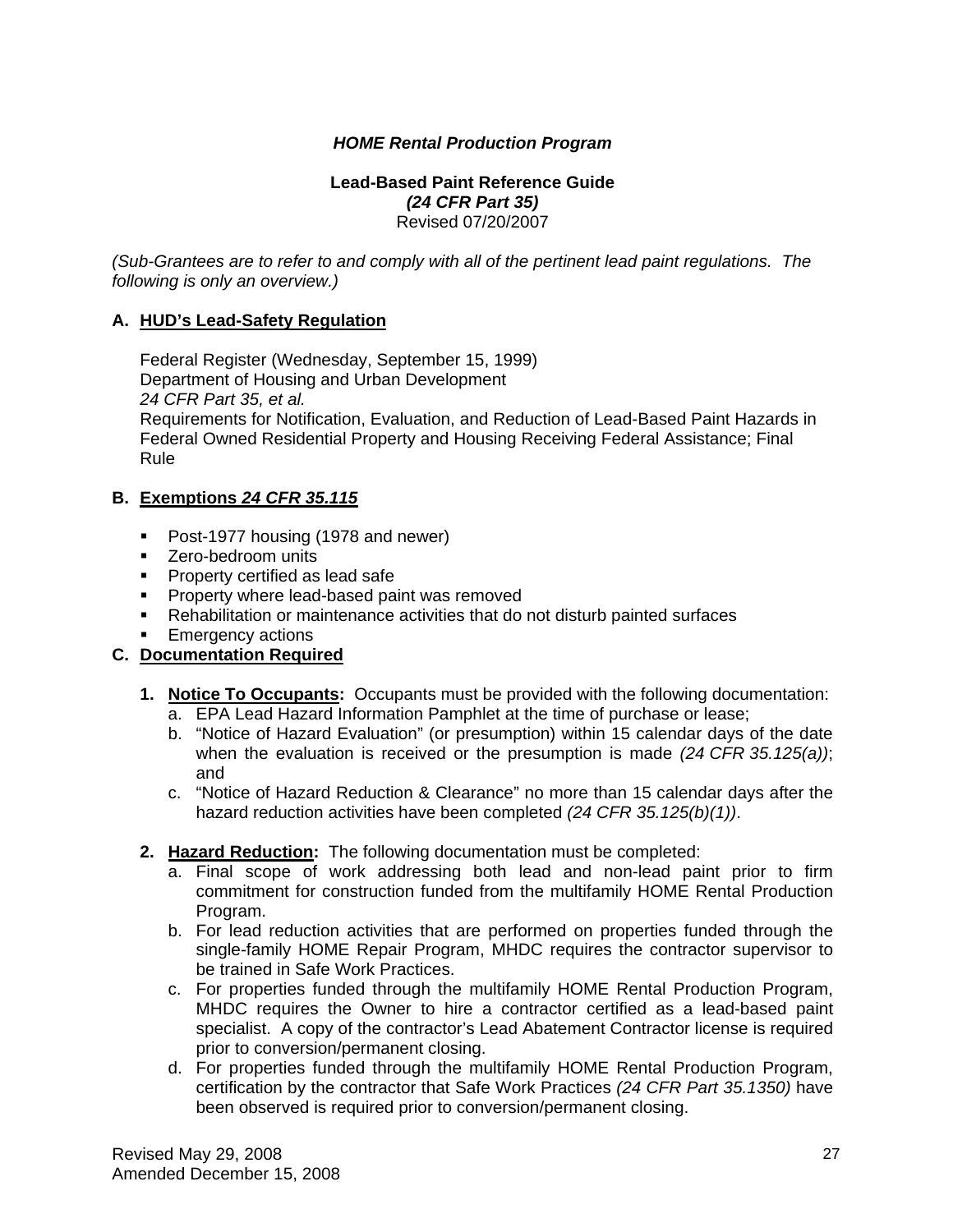**3. Clearance Report:** Clearance must be performed by a licensed Risk Assessor after all rehab work is done, with a copy of the clearance report and qualifications of the Risk Assessor sent to the MHDC Homeownership division at the time of payment request (HOME Repair Program) or to the MHDC Rental Production division prior to conversion/permanent closing (HOME Rental Production Program).

#### **D. General Procedural Overview**

For single-family properties receiving funds from the HOME Repair program:

- 1. A visual assessment walk-through by an HQS inspector trained in visual assessment (per self-administered HUD Internet course at http://www.hud.gov/offices/lead) looks for defective paint and applies the *de minimis levels* (2*4 CFR Part 35.1350(d))* to all rehabilitation work to be performed regardless of defective paint.
- 2. MHDC staff reviews the level of HOME rehabilitation assistance and calculates the applicable lead-based paint requirements.

For multifamily developments receiving funds from the HOME Rental Production Program:

- 1. A lead paint inspection or risk assessment must be performed by a licensed lead-based paint professional.
- 2. MHDC staff reviews the results and determines mitigating items that must be addressed prior to the completion of construction.

 The rehabilitation scope of work must integrate both "lead" and "non-lead" triggered activities. (Provide the preliminary work write-up to Risk Assessor, then incorporate the assessment's findings.)

- **1. De Minimis Levels:** *De minimis levels* are exception**s** to safe work practices **and defined as work** which disturbs less than:
	- a. 10 square feet on exterior surfaces;
	- b. 2 square feet in any one interior room or space; or
	- c. 10 percent of area of a interior or exterior component with a small area (sills, baseboards, etc.).
- **2. Lead-Triggered Activity:** A lead-triggered activity is anything that is a lead hazard, or reduces a lead hazard, including:
	- a. Any defective paint surface (until tested to be non-lead)
	- b. Any rehabilitation work greater than the *de minimis levels* disturbing a lead painted surface to be performed with safe work practices
	- c. Any abatement activities from risk assessment

#### **3. Course of Action:**

- a. Determine the level of hazard evaluation and reduction *(24 CFR 35.915-930)*.
- b. Presume lead or evaluate *(option 24 CFR 35.120)*; evaluation recommended.
- c. Perform Lead Paint Inspection and/or risk assessment and/or Lead Hazard Screen by licensed personnel.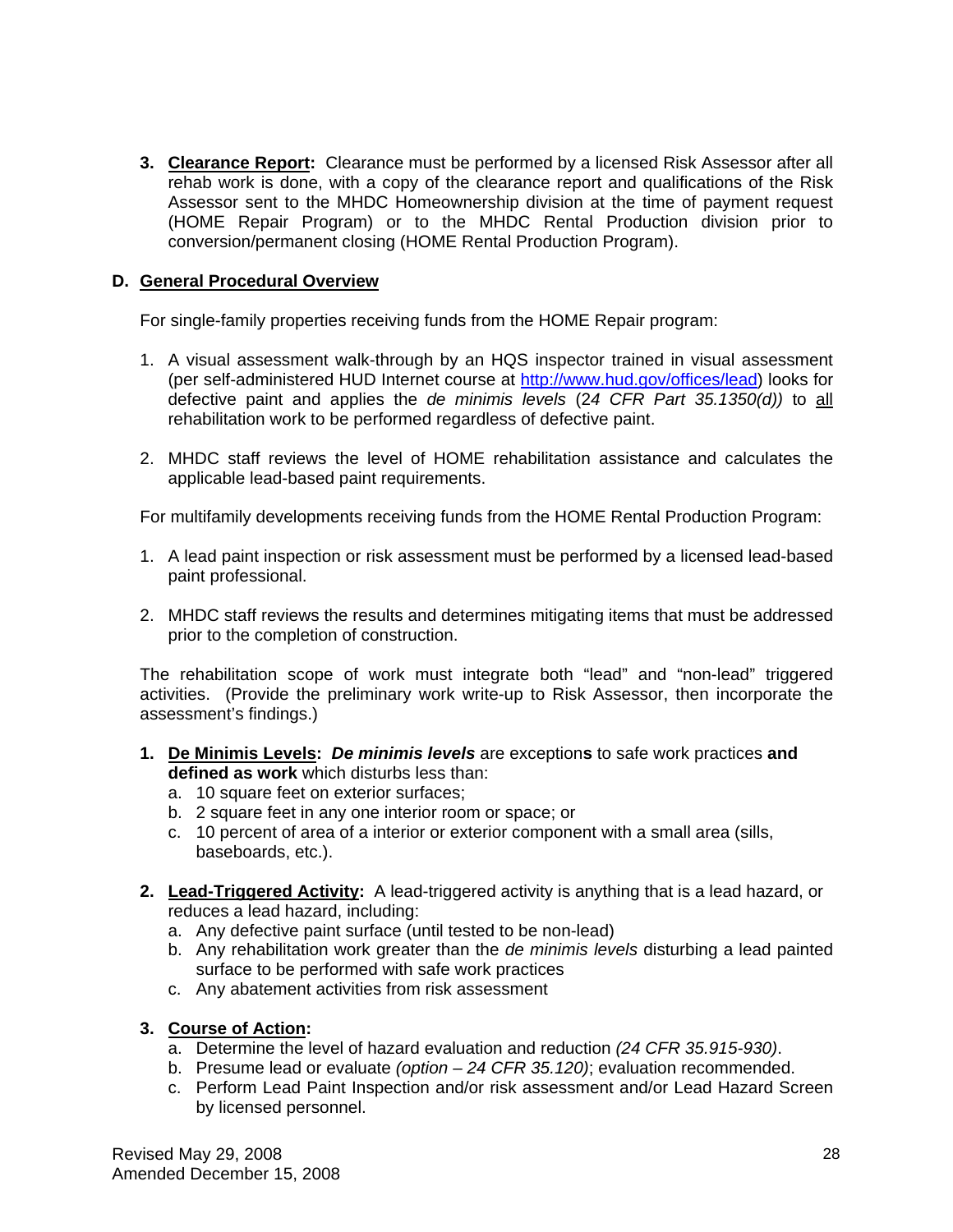- d. Include in the scope of work for "lead" activities the interim controls and/or abatement recommendations from a risk assessor and safe work practices for items determined to be lead paint.
- e. Determine impact of 'occupant relocation' requirements *(24 CFR 35.1345)*.
- f. Based on the results of Lead Paint Inspection and/or risk assessment and/or Lead Hazard Screen, establish contractor qualifications *(see Safe Work Practices 24 CFR 35.1325-1330),* safe work practices to be used (including occupant protections), and achieve clearance in bid invitation and contract.
- g. Relocate occupants and belongings, if necessary *(24 CFR Part 35.1345)*.
- h. Supervise work so that "Safe Work Practices" at 24 CFR Part 35.1350 are used: worksite is prepared/contained and occupants and their belongings are protected, prohibited methods of paint removal are not used, specialized cleaning is conducted to achieve clearance, certification is made that Safe Work Practices have been followed.
- i. Collect lead dust wipe and soil clearance samples upon the completion of the work.
- j. Achieve clearance and obtain report approval after all rehab work is done.

#### **E. Lead Hazard Evaluation Methods & Qualifications**

- **1. Visual Assessment (accepted for HOME Repair only):** A visual assessment for deteriorated paint consists of a visual search for cracking, scaling, peeling, or chipping paint. This assessment does not identify the presence of lead, only the potential danger. The assessment is performed by either a licensed risk assessor or Housing Quality Standards (HQS) inspector trained in visual assessment.
- **2. Lead Paint Inspection:** A lead-based paint inspection is a surface-by-surface investigation to determine the presence of lead-based paint through XRF analyzer testing and laboratory analysis. Lead Paint Inspections must be conducted by state licensed lead paint inspectors or risk assessors and are only valid for one year.
- **3. Risk Assessment:** A risk assessment is a comprehensive investigation of a dwelling to identify lead-based paint hazards that includes paint testing, dust and soil sampling, and a visual evaluation. Risk assessment details are summarized in a written report with recommendations for actions. A licensed risk assessor must conduct the assessment.
- **4. Lead Hazard Screen:** A lead hazard screen is similar to a risk assessment. The sampling is less extensive, but the requirements are more stringent. If the unit fails the lead hazard screen, then a full risk assessment must be performed. The screen must be performed by a licensed risk assessor.

#### **F. Lead Hazard Reduction Methods**

- **1. Paint Stabilization:** Paint stabilization reduces exposure to lead-based paint by addressing deteriorated paint on exterior and interior surfaces through repairs, safe paint removal, and repainting or abatement.
- **2. Interim Controls:** *(24 CFR 35.1330)* Interim controls are short-term measures (lasting less than twenty years) to reduce human exposure to lead-based paint hazards through repairs, painting, maintenance, special cleaning, occupant protection measures,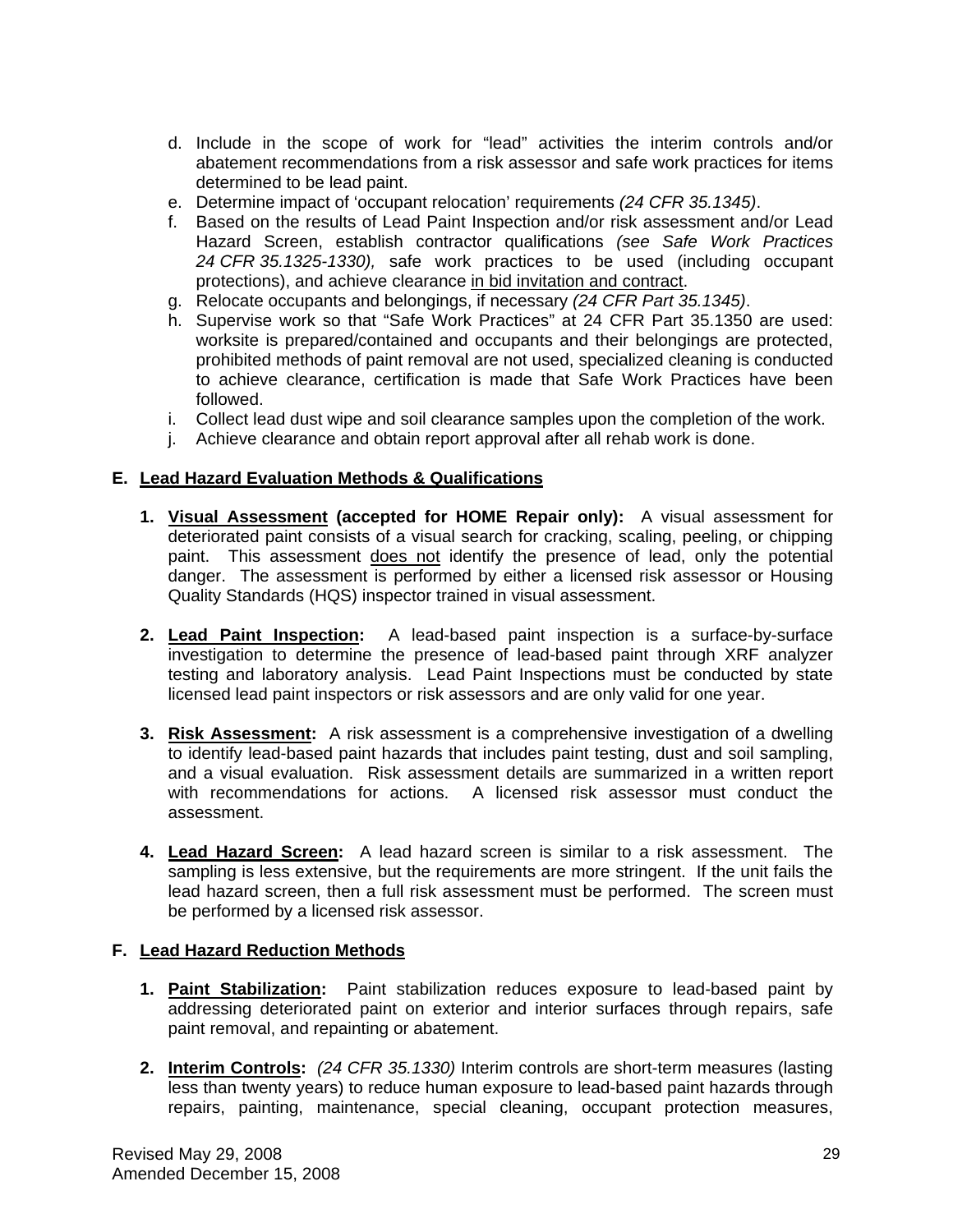clearance, and education programs. Ongoing monitoring is necessary in all situations. Interim control methods require safe practices and include:

- a. **Paint stabilization** All deteriorated paint on exterior and interior surfaces must be stabilized through repairs, safe paint removal, and repainting.
- b. **Treatment for friction or impact surfaces** If lead-based paint is found and exceeds acceptable levels or is presumed to exceed it, the conditions creating friction or impact with surfaces with lead-based paint such as those that rub, bind, or crush must be corrected. Examples of this work include re-hanging binding doors, installing door stops, or reworking windows.
- c. **Treatment for chewable surfaces** If a child under six has chewed surfaces known to contain lead-based paint or if lead-based paint is presumed, these surfaces must be enclosed or coated so they are impenetrable.
- d. **Lead-contaminated dust control** All horizontal surfaces that are rough, pitted, or porous such as bare floors, stairs, window sills, and window troughs must be covered with a smooth, cleanable covering or coating such as metal coil stock, plastic, polyurethane, or linoleum. Carpeting must be vacuumed or rugs must be removed and vacuumed on both sides. Vacuuming must be done using HEPA vacuums.
- e. **Lead-contaminated soil control** If soil is lead-contaminated, interim controls that may be used include impermanent surface coverings such as gravel, bark, and sod as well as land use controls such as fencing, landscaping, and warning signs.

Interim Controls (including Standard Treatments) *(24 CFR 35.1330*): the workers should be trained in accordance with the OSHA Hazard Communication Requirements *(29 CFR 1926.59)* and either be supervised by an individual certified as a lead-based paint abatement supervisor or must have successfully completed one of the following courses:

- LBP abatement worker or supervisor *(40 CFR 745.225)*;
- Operations and Maintenance (NETA);
- Remodeler's and Renovator's Lead-Based Paint Training Program developed by HUD and the National Association of the Remodeling Industry; or
- An equivalent course approved by EPA or HUD.
- **3. Abatement:** Abatement mitigates lead-based paint and lead-based paint hazards by either permanently removing lead-based paint and its dust, or encapsulating or enclosing the lead-based paint for a period of twenty years or more, replacing components that have lead-based paint, and removing or permanently covering leadcontaminated soil. Limited or no monitoring may be required based upon the action taken. Encapsulation and enclosure require ongoing monitoring and maintenance to check their effectiveness.

 Abatement must be conducted by certified abatement workers who have successfully completed a lead-based paint abatement worker course accredited by EPA. These workers must be supervised by a lead-based paint abatement supervisor certified under a State program authorized by EPA or conducted by EPA.

#### **G. Safe Work Practices** *24 CFR 35.1350*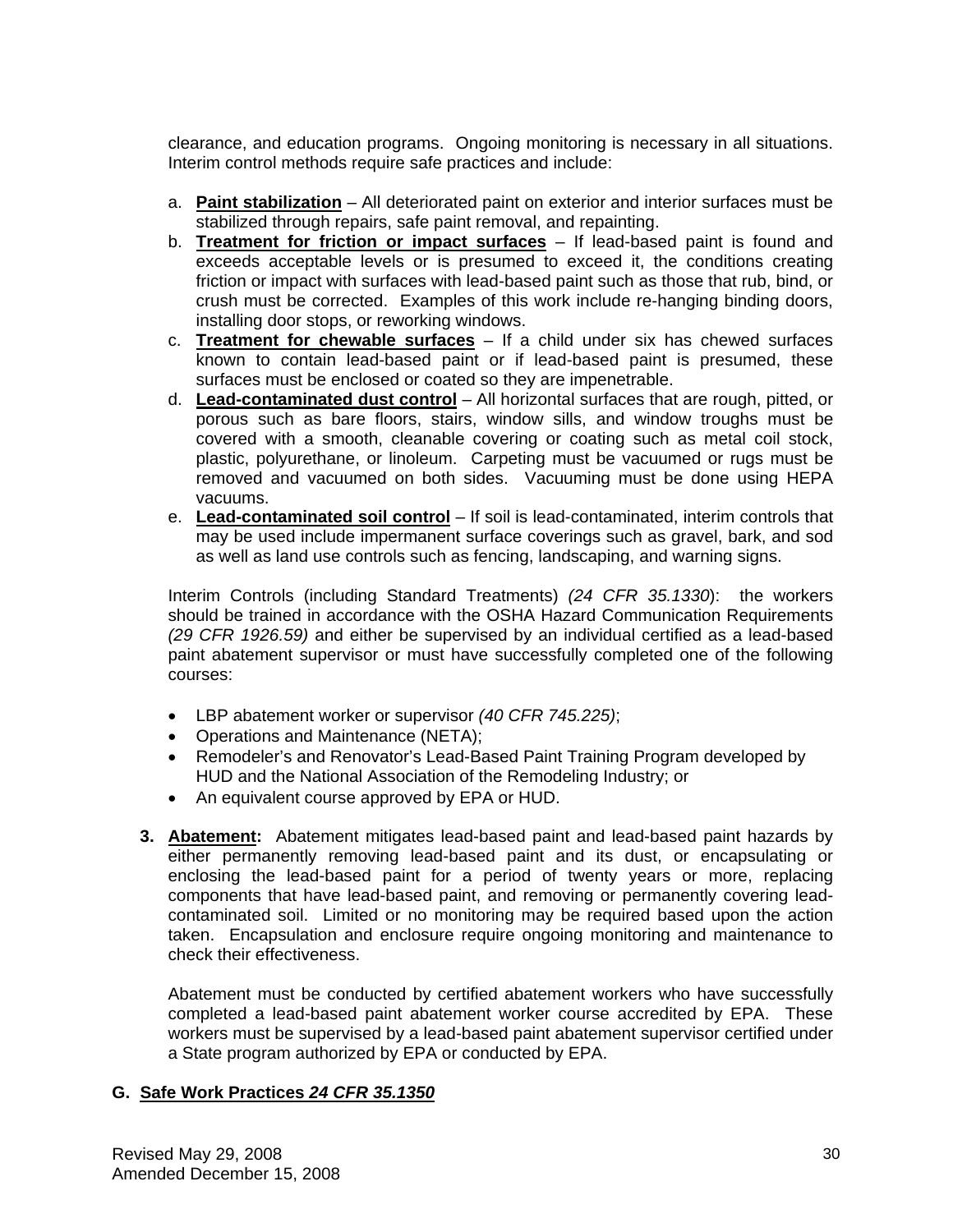### **1. Prohibited Methods of Paint Removal:** *(24 CFR 35.140)*

 The following methods *shall not be used* to remove paint that is, or may be, lead-based paint:

- a. Open flame burning or torching;
- b. Machine sanding or grinding without a high-efficiency particulate air (HEPA) local exhaust control;
- c. Abrasive blasting or sandblasting without HEPA local exhaust control;
- d. Heat guns operating above 1100 degrees Fahrenheit or charring the paint;
- e. Dry sanding or dry scraping, except dry scraping in conjunction with heat guns or within 1.0 ft. (0.30 m.) of electrical outlets, or when treating defective paint spots totaling no more than 2 sq. ft. (0.2 sq. m.) in any one interior room or space, or totaling no more than 10 sq. ft. (2.0 sq. m.) on exterior surfaces; or
- f. Paint stripping in a poorly ventilated space using a volatile stripper that is a hazardous substance in accordance with regulations of the Consumer Product Safety Commission at 16 CFR 1500.3, and/or a hazardous chemical in accordance with the Occupational Safety and Health Administration regulations at 29 CFR 1910.1200 or 1926.59, as applicable to the work.

### **2. Occupant Protection:** *(24 CFR 35.1345)*

Occupants shall not be permitted to enter the worksite during hazard reduction activities (unless they are employed in the conduct of these activities at the worksite), until after hazard reduction work has been completed and clearance, if required, has been achieved.

Occupants shall be temporarily relocated before and during hazard reduction activities to a suitable, decent, safe, and similarly accessible dwelling unit that does not have lead-based paint hazards, except if:

- a. Treatment will not disturb lead-based paint, dust-lead hazards or soil-lead hazards;
- b. Only the exterior of the dwelling unit is treated, and windows, doors, ventilation intakes and other openings in or near the worksite are sealed during hazard control work and cleaned afterward, and entry free of dust-lead hazards, soil-lead hazards, and debris is provided;
- c. Treatment of the interior will be completed within one period of eight daytime hours, the worksite is contained so as to prevent the release of leaded dust and debris into other areas, and treatment does not create other safety, health or environmental hazards (e.g., exposed live electrical wiring, release of toxic fumes, or on-site disposal of hazardous waste); or
- d. Treatment of the interior will be completed within five calendar days, the worksite is contained so as to prevent the release of leaded dust and debris into other areas, treatment does not create other safety, health or environmental hazards; and, at the end of work on each day, the worksite and the area within at least 10 feet (3 meters) of the containment area is cleaned to remove any visible dust or debris, and occupants have safe access to sleeping areas, and bathroom and kitchen facilities. (HUD Interpretive Guidance J24 – The term "interior work" refers to work in a single room. See also R18 and R19.)

The dwelling unit and the worksite shall be secured against unauthorized entry, and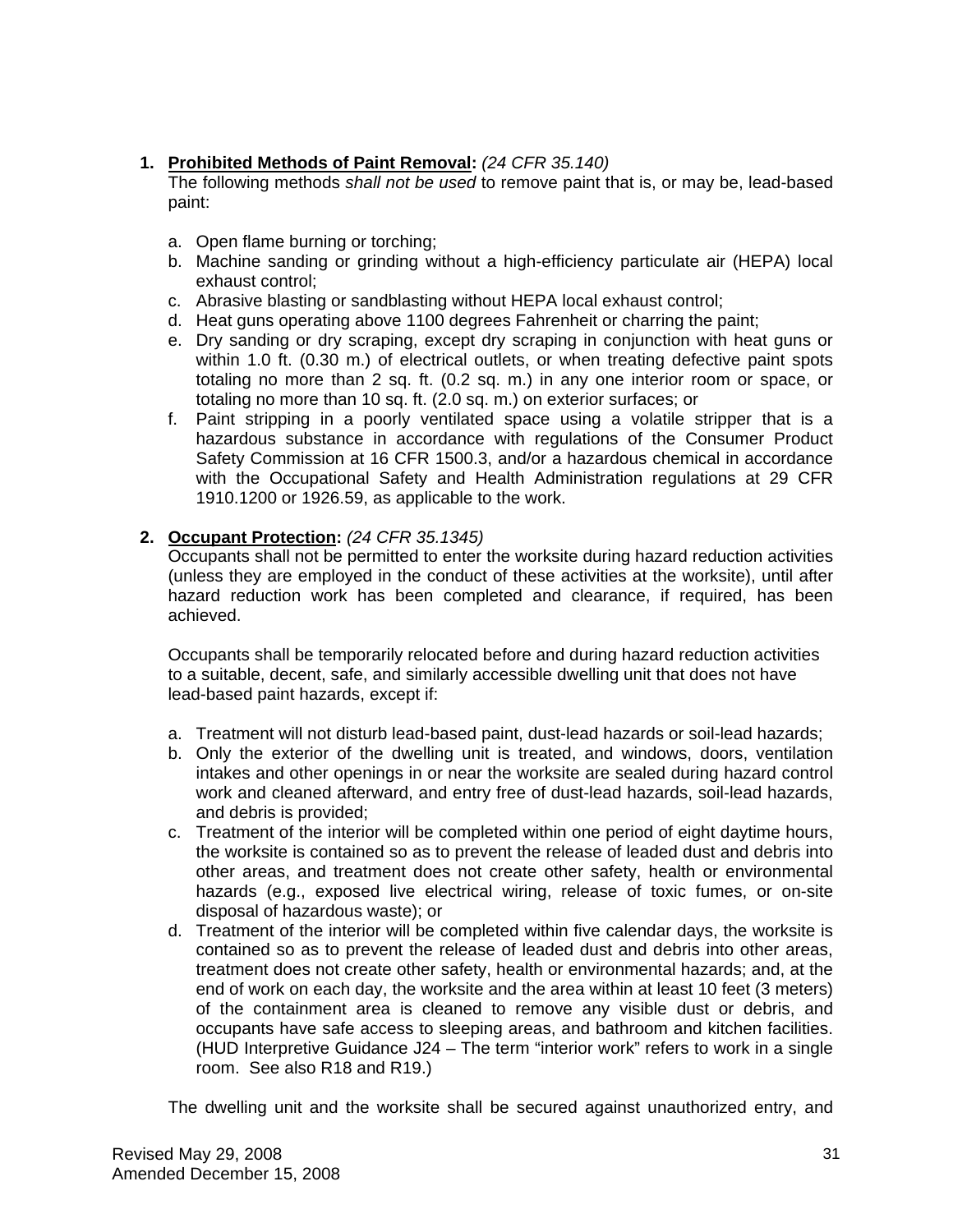occupants' belongings protected from contamination by dust-lead hazards and debris during hazard reduction activities. Occupants' belongings in the containment area shall be relocated to a safe and secure area outside the containment area, or covered with an impermeable covering with all seams and edges taped or otherwise sealed.

#### **3. Worksite Preparation:** *(24 CFR 35.1345)*

 The worksite shall be prepared to prevent the release of leaded dust and contain leadbased paint chips and other debris from hazard reduction activities within the worksite until they can be safely removed. Practices that minimize the spread of leaded dust, paint chips, soil and debris shall be used during worksite preparation.

 A warning sign shall be posted at each entry to a room where hazard reduction activities are conducted when occupants are present, at each main and secondary entryway to a building from which occupants have been relocated, or, for an exterior hazard reduction activity, where it is easily read 20 feet (6 meters) from the edge of the hazard reduction activity worksite. Each warning sign shall be as described in 29 CFR 1926.62(m), except that it shall be posted irrespective of employees' lead exposure and, to the extent practicable, provided in the occupants' primary language.

#### **4. Specialized Cleaning:**

 After hazard reduction activities have been completed, the worksite shall be cleaned using cleaning methods, products, and devices that are successful in cleaning up dustlead hazards, such as a HEPA vacuum or other methods of equivalent efficacy, and lead-specific detergents or the equivalent.

- **5. De Minimis Levels:** Safe Work Practices are not required when maintenance or hazard reduction activities do not disturb painted surfaces that total more than:
	- a. 10 square feet (2 square meters) on exterior surfaces;
	- b. 2 square feet (0.2 square meters) in any one interior room or space; or
	- c. 10 percent of the total surface area on an interior or exterior type of component with a small surface area. Examples include window sills, baseboards, and trim.

#### **H. Worker Protection**

- 1. Prior to the start of any stabilization, demolition and / or renovation work that will impact building components with lead-based paint, the contractor performing the work must have a written respiratory protection program in place *(OSHA 29 CFR 1910.134)*, documentation indicating that his or her workers have had medical surveillance, are medically cleared to wear a respirator, and have passed a qualitative fit test.
- 2. In accordance with OSHA 19 CFR 1926.62 (Lead in Construction Standard), an initial employee exposure assessment must be conducted (through personal lead air monitoring) during stabilization, renovation and / or demolition activities that will impact building components with lead-based paint. Respiratory protection will be required for each activity until air monitoring many prove exposures are below the Permissible Exposure Limit (PEL).

#### **I. Lead Hazard Criteria**

**DUST** (EPA and most other states)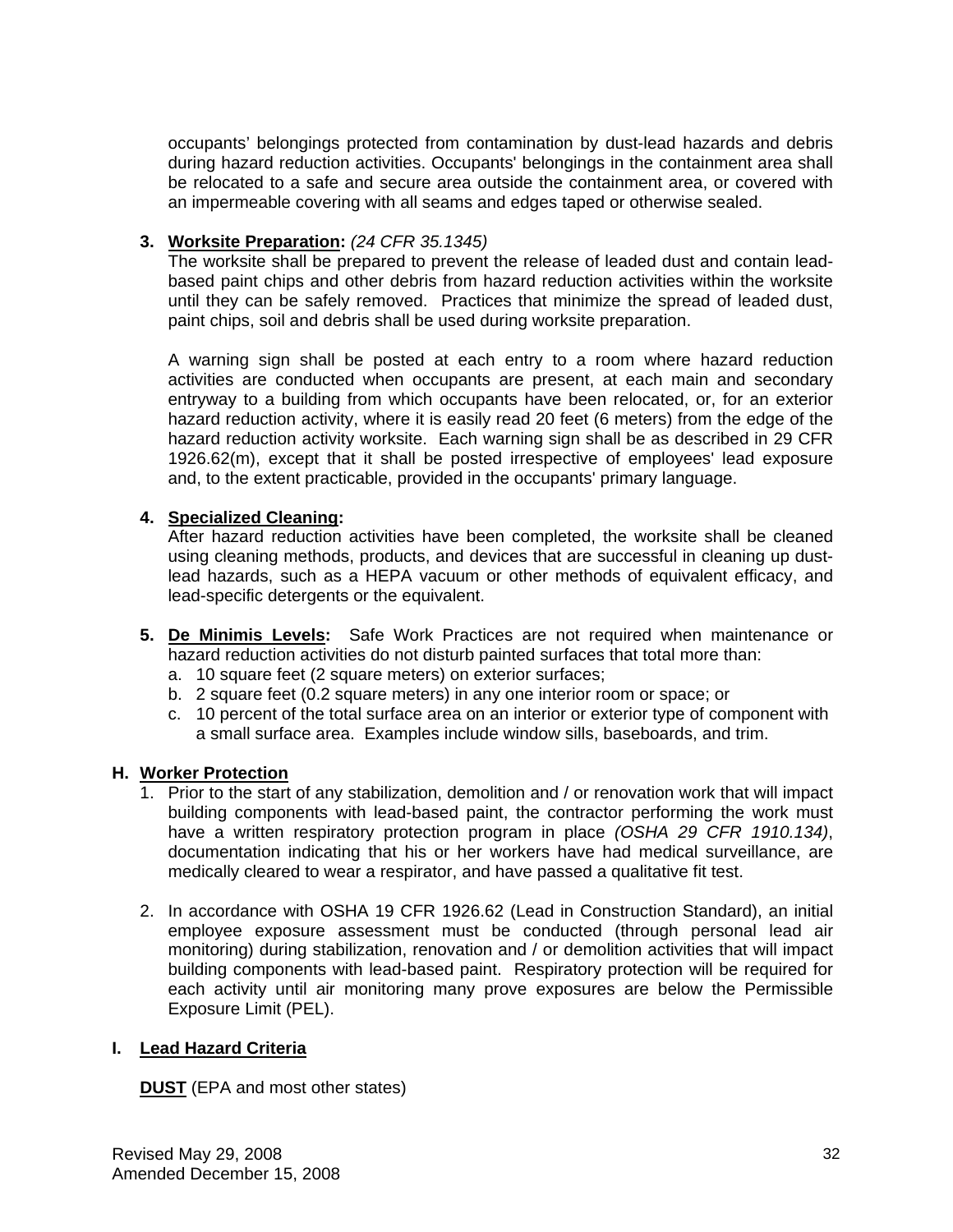| <b>Floors</b><br>Window Sills (stools)<br>Window Troughs (wells)                                                                                                                                                           | < 40 micrograms per square foot (40 $\mu$ g/ft <sup>2</sup> )<br>$< 250 \mu g / \text{ft}^2$<br>$<$ 400 µg/ft <sup>2</sup> (clearance only)                                      |  |
|----------------------------------------------------------------------------------------------------------------------------------------------------------------------------------------------------------------------------|----------------------------------------------------------------------------------------------------------------------------------------------------------------------------------|--|
| <b>PAINT</b> (HUD, EPA, Kansas, Missouri, and most other states)                                                                                                                                                           |                                                                                                                                                                                  |  |
| XRF (On-Site Test)<br>AAS (Laboratory)<br>CPSC (1978 law)                                                                                                                                                                  | $\geq$ 1.0 milligrams per square centimeter (mg/cm <sup>2</sup> )<br>$\geq$ 0.5% by weight<br>$\geq$ 0.06% by weight (maximum lead concentration for<br>residential paints only) |  |
| <b>AIR</b> (OSHA)                                                                                                                                                                                                          |                                                                                                                                                                                  |  |
| Action Level (AL)<br>Permissible Exposure Limit (PEL) $>$ 50 µg/m <sup>3</sup>                                                                                                                                             | $\geq$ 30 micrograms per cubic meter (µg/m <sup>3</sup> )                                                                                                                        |  |
| <b>WASTE</b> (EPA – Under RCRA, there are four characteristic tests. The two not shown below<br>are Ignitability and Reactivity. The two types of characteristic tests shown below are the<br>types that fail most often.) |                                                                                                                                                                                  |  |
| Toxicity (TCLP)<br>Corrosivity (pH)                                                                                                                                                                                        | $\geq$ 5 parts per million (PPM) – 7 other metals also<br>< 2.0 pH units or > 12.5 pH units                                                                                      |  |
| <b>WATER</b> (EPA – SDWA)                                                                                                                                                                                                  |                                                                                                                                                                                  |  |
| <b>Drinking Water</b>                                                                                                                                                                                                      | < 15 parts per billion (PPB)                                                                                                                                                     |  |
| <u>BLOOD</u>                                                                                                                                                                                                               |                                                                                                                                                                                  |  |
| <b>OSHA (Adult)</b>                                                                                                                                                                                                        | $<$ 40 micrograms per deciliter ( $\mu$ g/dl)<br>$2 \text{ } \textcircled{2}$ $\geq$ 50 µg/dl - requires medical removal                                                         |  |
| CDC Children<br>Adults                                                                                                                                                                                                     | $< 10$ µg/dl<br>< 25 µg/dl (recommendation)                                                                                                                                      |  |
| <b>SOIL</b> (EPA and most other states)                                                                                                                                                                                    |                                                                                                                                                                                  |  |
| <b>Bare Soils</b>                                                                                                                                                                                                          | < 400 PPM – high traffic/high contact/play areas<br>< 1200 PPM – all other areas of property                                                                                     |  |
| (reference: Baker Environmental Consulting, Inc.)                                                                                                                                                                          |                                                                                                                                                                                  |  |

# **J. Resources on Lead Based Paint Regulations**

- HUD's Lead-Safety Regulation 24 CFR Part 35 "Requirements for Notification, Evaluation, and Reduction of Lead-Based Paint Hazards in Federal Owned Residential Property and Housing Receiving Federal Assistance; Final Regulation (September 15, 1999)"
- HUD Interpretive Guidance September 21, 2000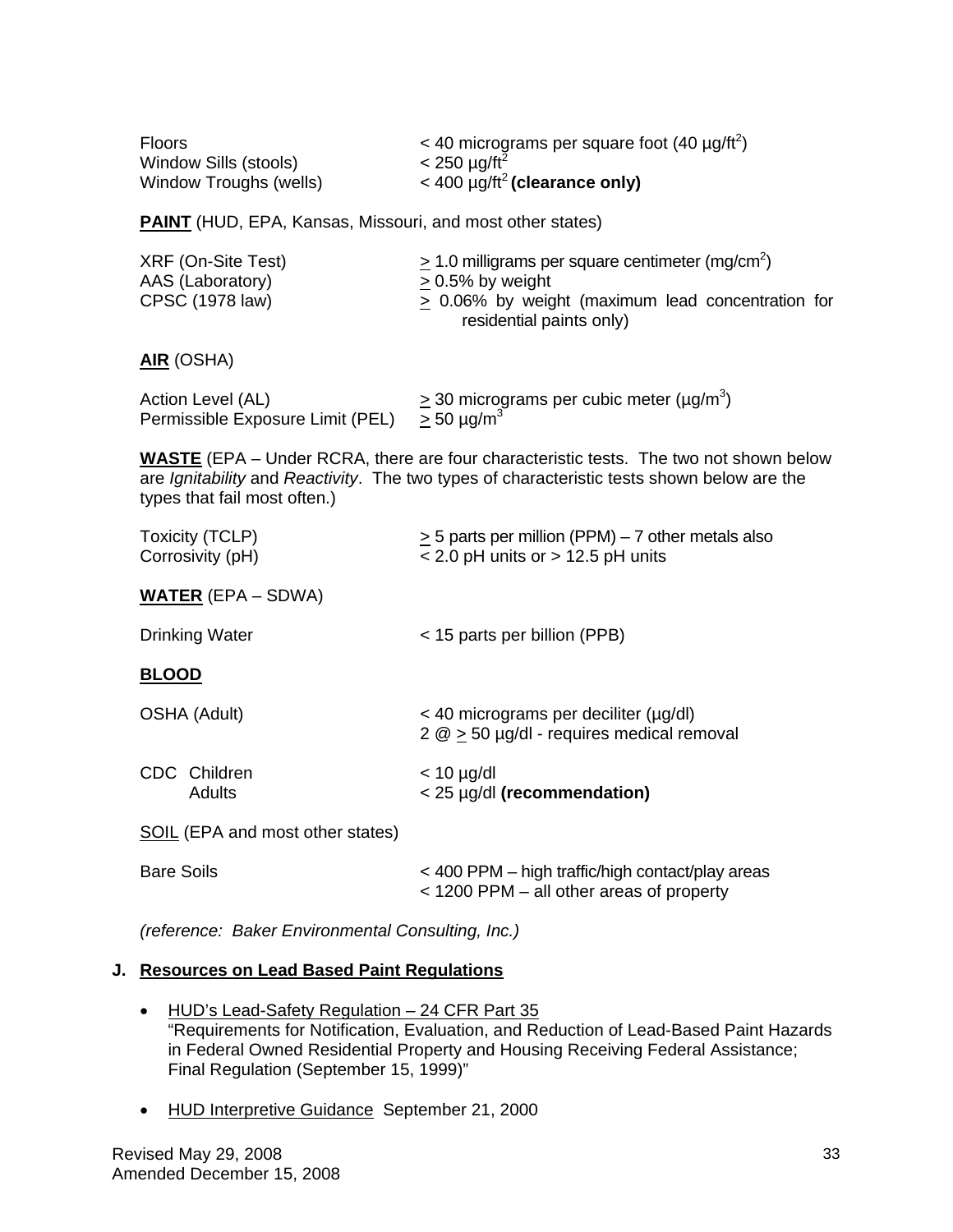- HUD Guidelines for Evaluation and Control of Lead-Based Paint Hazards
- HUD Office of Healthy Homes & Lead Hazard Control Website: http://www.hud.gov/offices/lead Regulation Hotline: (202) 755-1822 ext 104 E-mail: lead\_regulations@HUD.gov
- The National Center for Lead-Safe Housing Website: www.leadsafehousing.org Implementing HUD's Lead-Safety Regulation Internet Guide to the Rule, Model Documents and Specifications
- The Lead Listing (for HUD) Website: www.leadlisting.org Hotline: 1 (888) LEADLIST Lists companies providing lead services and training opportunities
- The Environmental Network Website: http://www.environmentalnetwork.com/ Lists companies providing lead services
- $\bullet$  EPA Website: www.epa.gov/opptintr/lead
- National Lead Information Center Hotline: 1 (800) 424-5323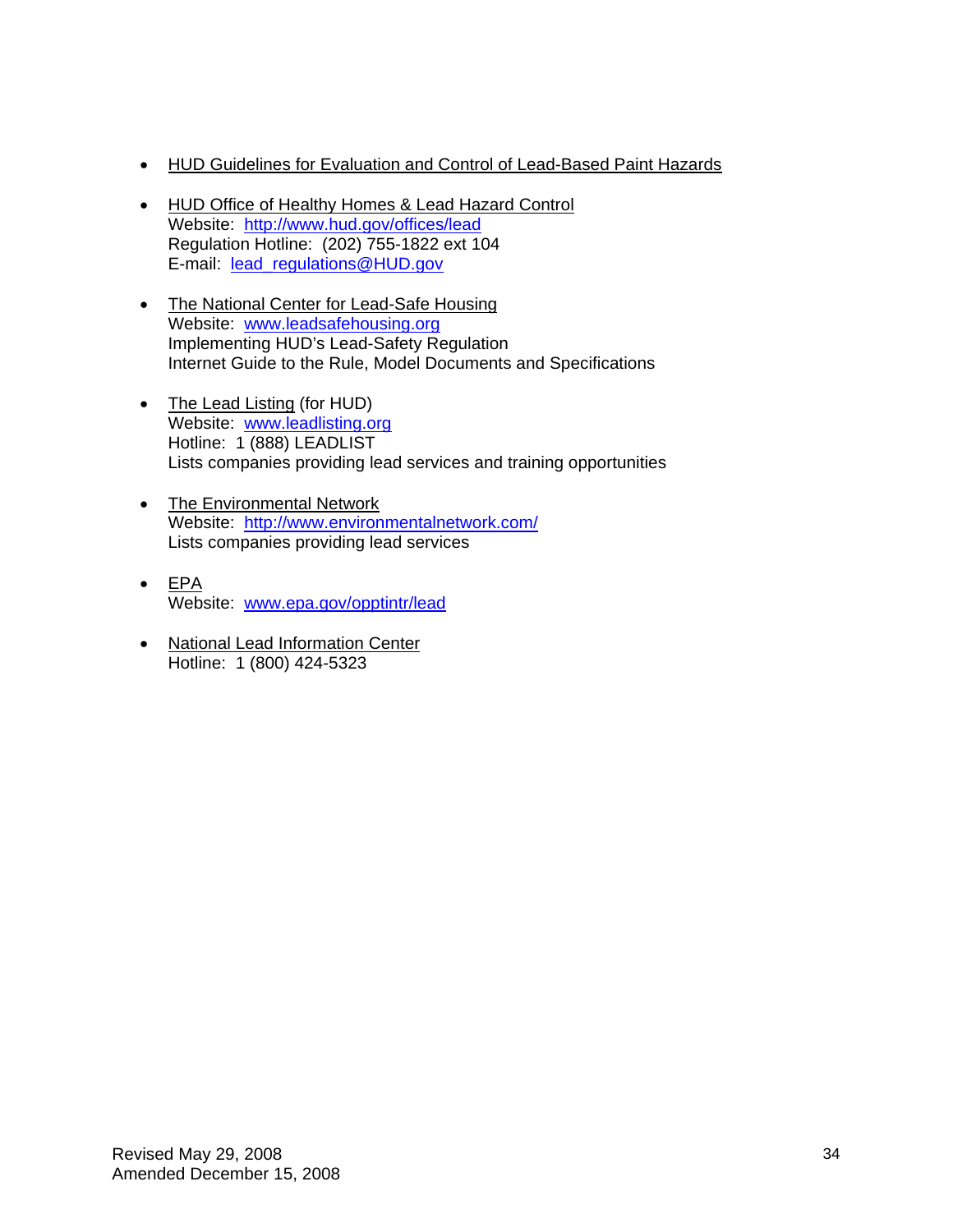### **AMENDMENT TO AIA DOCUMENT B181 Standard Form of Agreement Between Owner and Architect for Housing Services**

The Provisions of this Amendment supersede and void all inconsistent provisions of the Agreement.

- 1. The Owner and the Architect represent that they are familiar with MHDC requirements, including all standards as set forth in publications given to them by MHDC for this Project and will perform all services in accordance with the applicable requirements of MHDC.
- 2. The Owner and the Architect recognize the interest of MHDC in the Project and any action or determination by either the Owner or the Architect is subject to acceptance or rejection by MHDC.
- 3. The portion of the Architect's services and responsibilities and the Owner's responsibilities shall not be sublet or delegated to anyone not acceptable to MHDC.
- 4. The Owner agrees to follow MHDC requirements regarding the use of off-the-shelf design plans and provide MHDC a copy of the invoice and the terms of the purchase which demonstrate whether the Owner has a right to reproduce the off-the-shelf design plans for future use, whether the Owner has a right to vary from the original plan, and whether the Architect of record has been given the right to (a) make minor modifications and/or define in further detail all portions of the off-the-shelf design plans as may be necessary for the site where the improvements are to be constructed; (b) take possession, sign, seal and date the off-the-shelf design plans.
- 5. The Architect will advise MHDC as well as the Owner of any omissions, substitutions, defects and deficiencies observed in the Work of the Contractor.
- 6. The principal of the Architect shall stamp all drawings and sign off on monthly and final inspection reports before its submission to MHDC.
- 7. The Architect shall issue Certificates of Payment and Certificates of Substantial Completion. These certificates shall be in the form prescribed by MHDC.
- 8. The Architect of record shall make a minimum of (check one)  $\Box$  one visit  $\Box$  two visits to the project per month throughout the construction period. MHDC in its sole discretion has the right to request additional inspections by the Architect as it deems necessary. Copies of the inspection reports shall be provided to MHDC.
- 9. The Architect of record shall perform a footing/foundation inspection and a complete open wall inspection of each building prior to the installation of sheet rock. Copies of these inspections reports shall be provided to MHDC.
- 10. The Architect will furnish copies of all field orders and field reports to MHDC in addition to the Owner.
- 11. The Agreement shall not be terminated without five days prior written Notice to MHDC.
- 12. The Owner and the Architect shall recognize as a valid reason for termination, any request by MHDC for termination because of inadequate performance, undue delay or representation which may make the further services of the Architect unacceptable to MHDC.
- 13. If the Project for which the drawings or specifications prepared by the Architect has not been completed and there is a default or foreclosure, MHDC may use the drawings or specifications to complete construction of the Project without additional cost.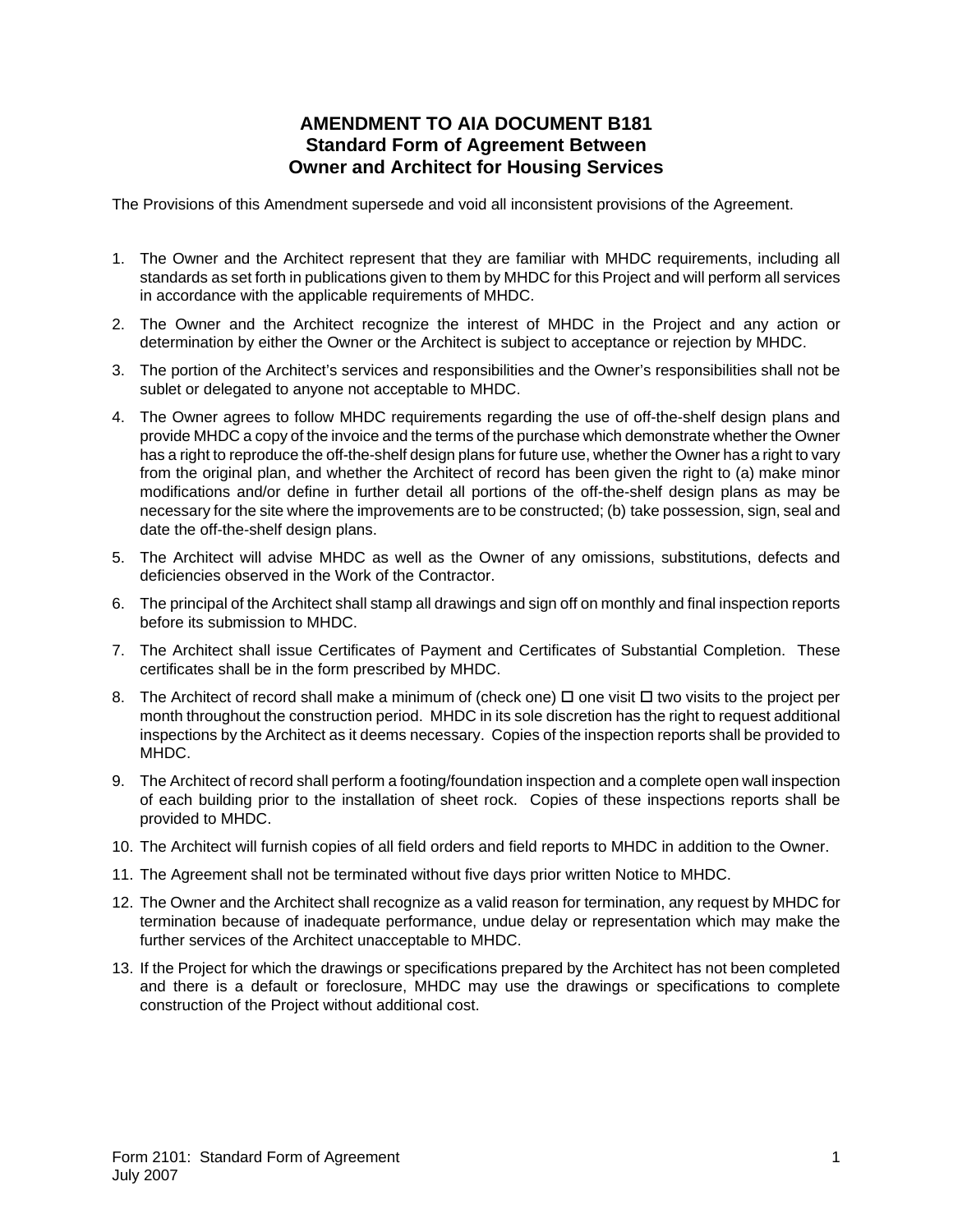14. The Architect shall participate in a latent defects inspection no sooner than nine (9) months after the date of Substantial Completion, nor later than eleven (11) months. The Architect shall issue a list of construction contract defects arising out of this inspection to the Owner, Contractor and MHDC.

| (SEAL)<br>ATTEST: | OWNER:     |  |
|-------------------|------------|--|
|                   | By:        |  |
| (SEAL)<br>ATTEST: | ARCHITECT: |  |
|                   | By:        |  |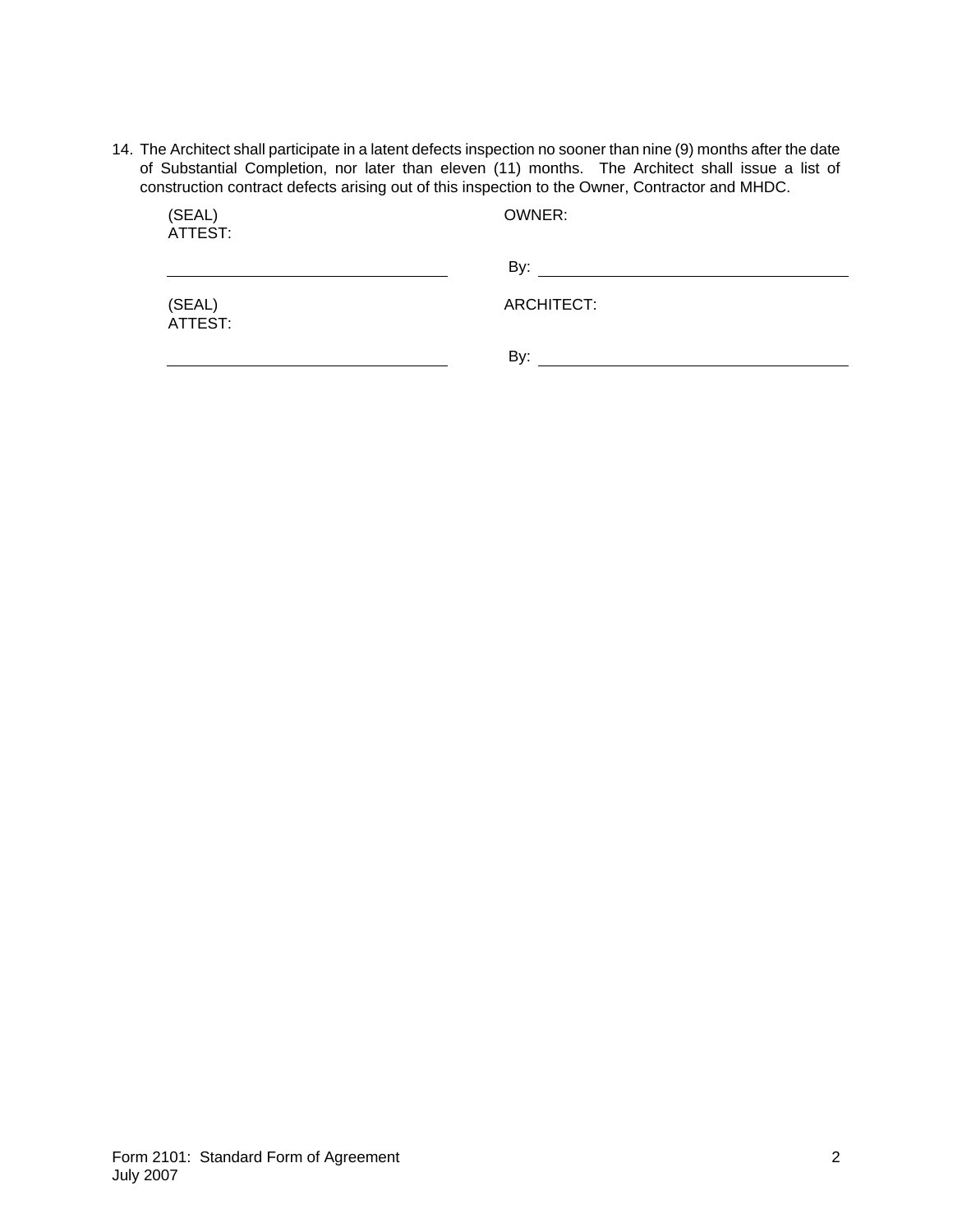# SAMPLE PUNCH LIST

AAA Architects 1111 South First Street First City, Missouri Phone 816-555- 1111 Fax 816-555-1112

Inspection Report for First City Apartments 2222 South Second Street First City, Missouri

Date of Inspection

Note: The following are to be completed or corrected by the Contractor prior to final acceptance of the Project. The Contractor shall return a copy of this list to the Architect *(or Engineer)* after each item has been addressed, properly dated and initialed by the person responsible for corrective action.

| <b>DESCRIPTION</b>                                                                          | <b>CONTRACTOR</b><br>ADDRESSED<br><b>INITIAL &amp; DATE</b> | <b>ARCHITECT</b><br><b>ACCEPTED</b><br><b>INITIAL &amp; DATE</b> |  |
|---------------------------------------------------------------------------------------------|-------------------------------------------------------------|------------------------------------------------------------------|--|
| <b>Site</b>                                                                                 |                                                             |                                                                  |  |
| 1. Curb cuts not installed                                                                  |                                                             |                                                                  |  |
| 2. Lawn not seeded                                                                          |                                                             |                                                                  |  |
| Building #1                                                                                 |                                                             |                                                                  |  |
| 1. Install screens                                                                          |                                                             |                                                                  |  |
| 2. Termites have eaten hole in living<br>room floor. Repair and apply termite<br>treatment. |                                                             |                                                                  |  |

*This format is recommended in terms of the layout. Other information may be added per design firm's policy if desired. The basic information, however; the work descriptions, the Contractor's initialed response for each item and the Architect's (or Engineer's) acceptance of each item is required*.